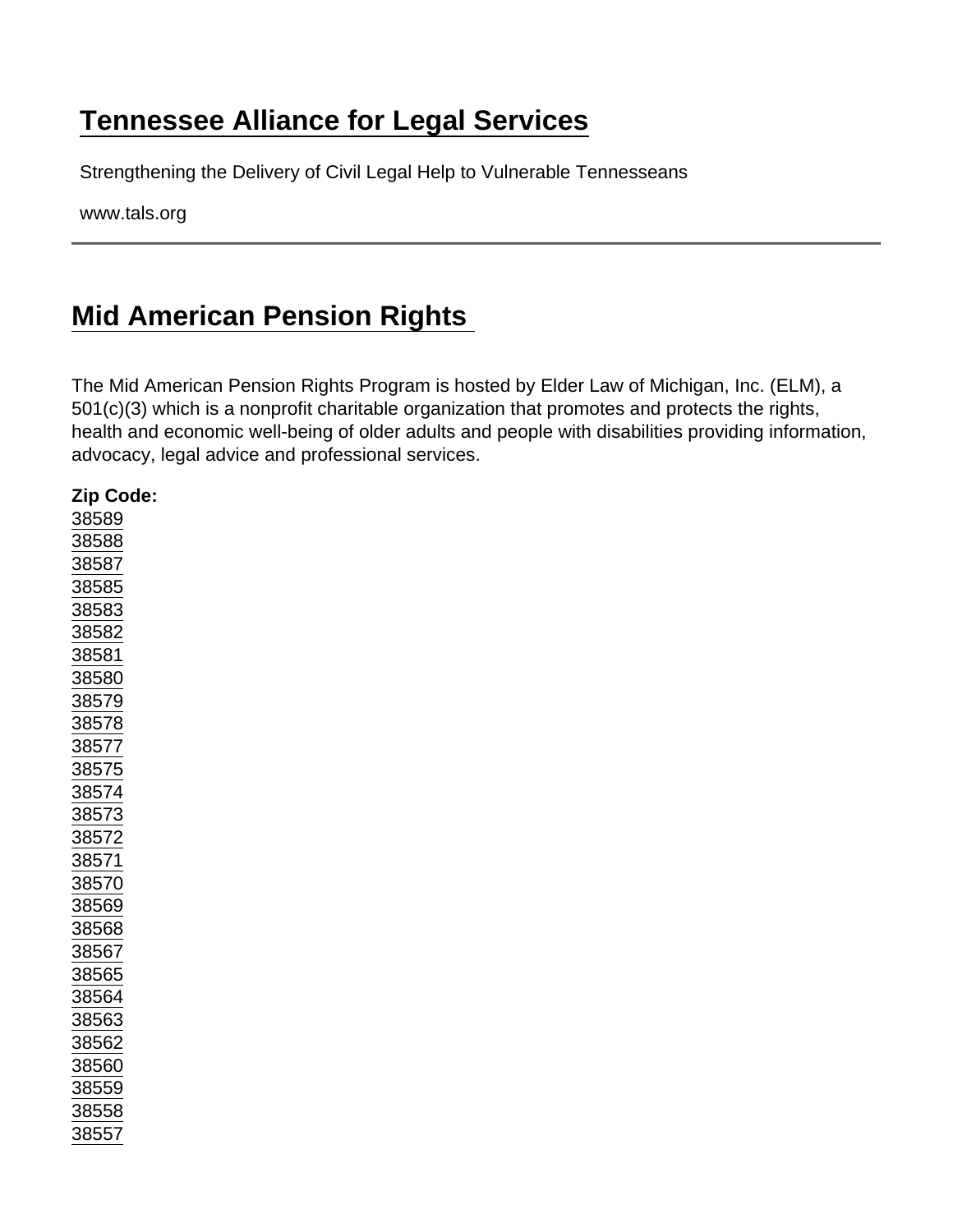| <u>38556</u>                                                                                                                                        |
|-----------------------------------------------------------------------------------------------------------------------------------------------------|
|                                                                                                                                                     |
|                                                                                                                                                     |
|                                                                                                                                                     |
| 88555                                                                                                                                               |
|                                                                                                                                                     |
| <u>8855</u>                                                                                                                                         |
|                                                                                                                                                     |
|                                                                                                                                                     |
| <u>88553</u>                                                                                                                                        |
| $\frac{1}{88552}$                                                                                                                                   |
|                                                                                                                                                     |
|                                                                                                                                                     |
| 88551                                                                                                                                               |
|                                                                                                                                                     |
|                                                                                                                                                     |
| 855                                                                                                                                                 |
|                                                                                                                                                     |
|                                                                                                                                                     |
|                                                                                                                                                     |
|                                                                                                                                                     |
|                                                                                                                                                     |
|                                                                                                                                                     |
|                                                                                                                                                     |
|                                                                                                                                                     |
|                                                                                                                                                     |
|                                                                                                                                                     |
|                                                                                                                                                     |
|                                                                                                                                                     |
|                                                                                                                                                     |
|                                                                                                                                                     |
|                                                                                                                                                     |
| 38549<br>38548<br>38547<br>38545<br>38543<br>38543<br>38542                                                                                         |
|                                                                                                                                                     |
|                                                                                                                                                     |
|                                                                                                                                                     |
|                                                                                                                                                     |
|                                                                                                                                                     |
| $\frac{38541}{38506} \n \underline{38506} \n \underline{38504} \n \underline{38503} \n \underline{38502} \n \underline{38502} \n \underline{38502}$ |
|                                                                                                                                                     |
|                                                                                                                                                     |
|                                                                                                                                                     |
|                                                                                                                                                     |
|                                                                                                                                                     |
|                                                                                                                                                     |
|                                                                                                                                                     |
|                                                                                                                                                     |
| <u>38501</u>                                                                                                                                        |
|                                                                                                                                                     |
| <u>38488</u>                                                                                                                                        |
|                                                                                                                                                     |
|                                                                                                                                                     |
| 38487                                                                                                                                               |
|                                                                                                                                                     |
| $\frac{486}{1}$<br><u>384</u>                                                                                                                       |
|                                                                                                                                                     |
| <u>384</u><br>$\frac{185}{1}$                                                                                                                       |
|                                                                                                                                                     |
|                                                                                                                                                     |
|                                                                                                                                                     |
|                                                                                                                                                     |
|                                                                                                                                                     |
|                                                                                                                                                     |
| 38483<br>38482                                                                                                                                      |
|                                                                                                                                                     |
|                                                                                                                                                     |
|                                                                                                                                                     |
| 38481<br>38478                                                                                                                                      |
|                                                                                                                                                     |
| 3847                                                                                                                                                |
|                                                                                                                                                     |
| 6                                                                                                                                                   |
|                                                                                                                                                     |
|                                                                                                                                                     |
| $\frac{1}{1}$<br>$\frac{1}{1}$<br>$\frac{1}{1}$<br>$\frac{1}{1}$<br>$\frac{1}{1}$                                                                   |
|                                                                                                                                                     |
|                                                                                                                                                     |
|                                                                                                                                                     |
| 38474<br>38473                                                                                                                                      |
|                                                                                                                                                     |
| <u>8847</u>                                                                                                                                         |
|                                                                                                                                                     |
| $\frac{1}{3847}$                                                                                                                                    |
|                                                                                                                                                     |
|                                                                                                                                                     |
|                                                                                                                                                     |
|                                                                                                                                                     |
|                                                                                                                                                     |
|                                                                                                                                                     |
| $\frac{38469}{38468}$<br>$\frac{38468}{38464}$                                                                                                      |
|                                                                                                                                                     |
| 38463                                                                                                                                               |
|                                                                                                                                                     |
|                                                                                                                                                     |
|                                                                                                                                                     |
|                                                                                                                                                     |
| 38462<br>38461<br>36                                                                                                                                |
| 88460                                                                                                                                               |
|                                                                                                                                                     |
|                                                                                                                                                     |
| 38459                                                                                                                                               |
|                                                                                                                                                     |
|                                                                                                                                                     |
|                                                                                                                                                     |
| $\frac{24}{38457}$<br>38456                                                                                                                         |
| 38455                                                                                                                                               |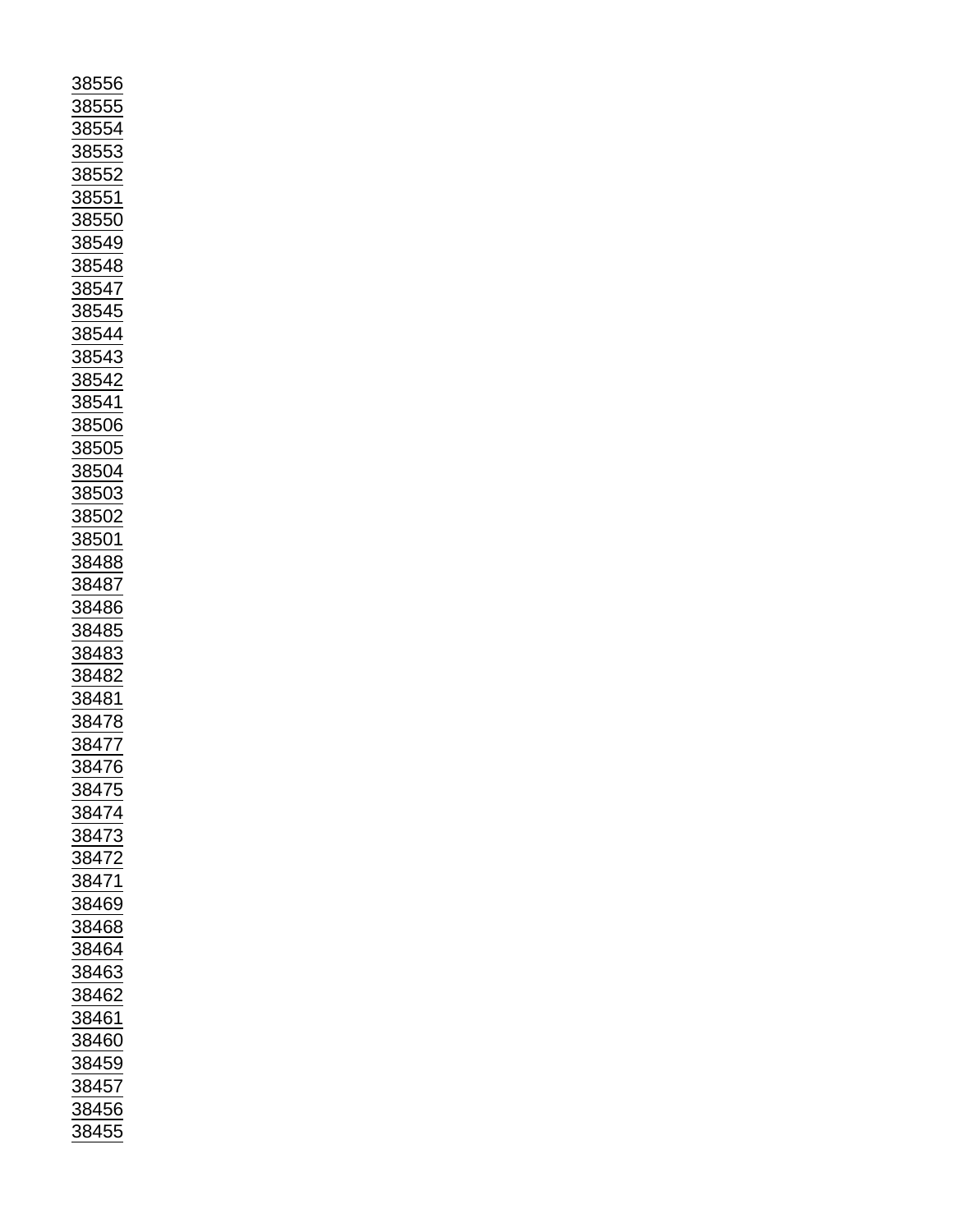| 38454                                                                                            |
|--------------------------------------------------------------------------------------------------|
|                                                                                                  |
| <u>88453</u>                                                                                     |
|                                                                                                  |
| 38452<br>38451<br>38450<br>38449                                                                 |
|                                                                                                  |
|                                                                                                  |
|                                                                                                  |
|                                                                                                  |
|                                                                                                  |
|                                                                                                  |
| 38425                                                                                            |
|                                                                                                  |
|                                                                                                  |
| $\frac{1}{38402}$ $\frac{38401}{102}$                                                            |
|                                                                                                  |
| 38393                                                                                            |
|                                                                                                  |
| 38392                                                                                            |
|                                                                                                  |
|                                                                                                  |
|                                                                                                  |
| 38391<br>38390<br>38389                                                                          |
|                                                                                                  |
|                                                                                                  |
| 38388                                                                                            |
|                                                                                                  |
| <u>38387</u>                                                                                     |
|                                                                                                  |
| $\frac{22}{38382}$                                                                               |
|                                                                                                  |
| $\frac{1}{38381}$                                                                                |
| 38380                                                                                            |
|                                                                                                  |
|                                                                                                  |
|                                                                                                  |
|                                                                                                  |
|                                                                                                  |
|                                                                                                  |
|                                                                                                  |
|                                                                                                  |
|                                                                                                  |
|                                                                                                  |
|                                                                                                  |
|                                                                                                  |
|                                                                                                  |
| $\frac{58888}{38379}$<br>$\frac{38378}{38377}$<br>$\frac{38376}{38375}$<br>$\frac{38375}{38374}$ |
|                                                                                                  |
|                                                                                                  |
|                                                                                                  |
|                                                                                                  |
| $\frac{36372}{38372}$ $\frac{38371}{38370}$                                                      |
| 38369                                                                                            |
|                                                                                                  |
| 38368                                                                                            |
| 38367                                                                                            |
|                                                                                                  |
| 88366                                                                                            |
|                                                                                                  |
| 38365                                                                                            |
|                                                                                                  |
| <u>38363</u>                                                                                     |
|                                                                                                  |
| <u>38362</u>                                                                                     |
|                                                                                                  |
| 38361                                                                                            |
| <u>38359</u>                                                                                     |
|                                                                                                  |
| 38358                                                                                            |
|                                                                                                  |
| $\frac{1}{38357}$                                                                                |
|                                                                                                  |
| 38356                                                                                            |
| 38355                                                                                            |
|                                                                                                  |
|                                                                                                  |
|                                                                                                  |
| 38352<br>38351                                                                                   |
| <u>38348</u>                                                                                     |
|                                                                                                  |
|                                                                                                  |
|                                                                                                  |
| 38347<br>38346<br>$\frac{12}{38345}$                                                             |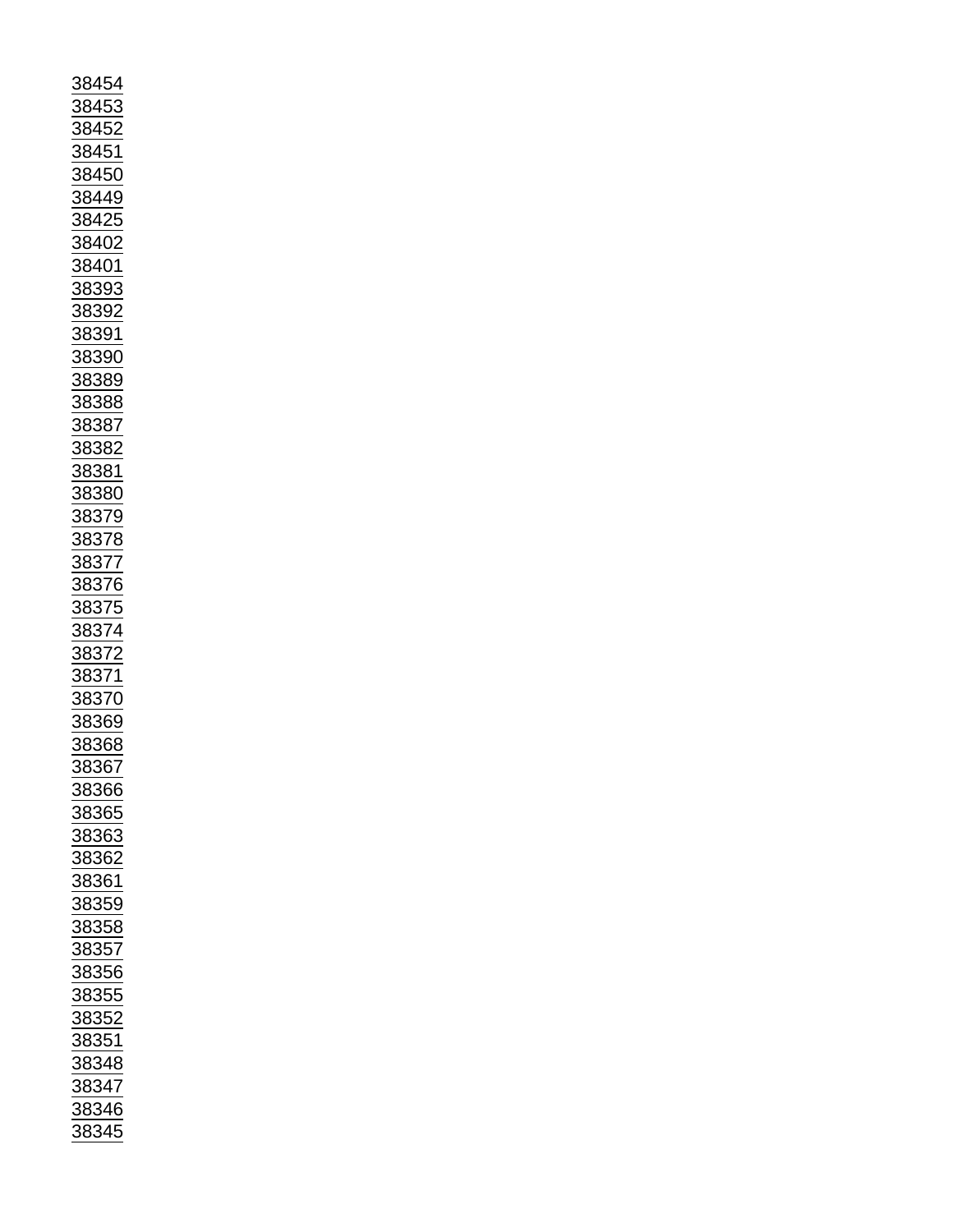| 38344                                                       |
|-------------------------------------------------------------|
|                                                             |
| <u>38343</u>                                                |
|                                                             |
|                                                             |
|                                                             |
|                                                             |
|                                                             |
|                                                             |
|                                                             |
|                                                             |
|                                                             |
|                                                             |
|                                                             |
|                                                             |
|                                                             |
|                                                             |
|                                                             |
|                                                             |
|                                                             |
|                                                             |
|                                                             |
|                                                             |
|                                                             |
|                                                             |
|                                                             |
|                                                             |
|                                                             |
|                                                             |
|                                                             |
|                                                             |
|                                                             |
|                                                             |
|                                                             |
|                                                             |
|                                                             |
|                                                             |
|                                                             |
|                                                             |
|                                                             |
|                                                             |
|                                                             |
|                                                             |
|                                                             |
|                                                             |
|                                                             |
|                                                             |
|                                                             |
|                                                             |
|                                                             |
|                                                             |
|                                                             |
|                                                             |
|                                                             |
|                                                             |
|                                                             |
|                                                             |
|                                                             |
| 38305                                                       |
|                                                             |
| <u>38303</u>                                                |
|                                                             |
|                                                             |
|                                                             |
| 38302<br>38301                                              |
|                                                             |
|                                                             |
| $\frac{2}{38281}$                                           |
|                                                             |
|                                                             |
|                                                             |
|                                                             |
| $\frac{1}{38271}$<br>$\frac{38261}{38260}$                  |
| 38259                                                       |
|                                                             |
|                                                             |
|                                                             |
|                                                             |
|                                                             |
|                                                             |
|                                                             |
|                                                             |
|                                                             |
|                                                             |
|                                                             |
|                                                             |
| 38258<br>38257<br>38256<br>38255<br>38254<br>38253<br>38253 |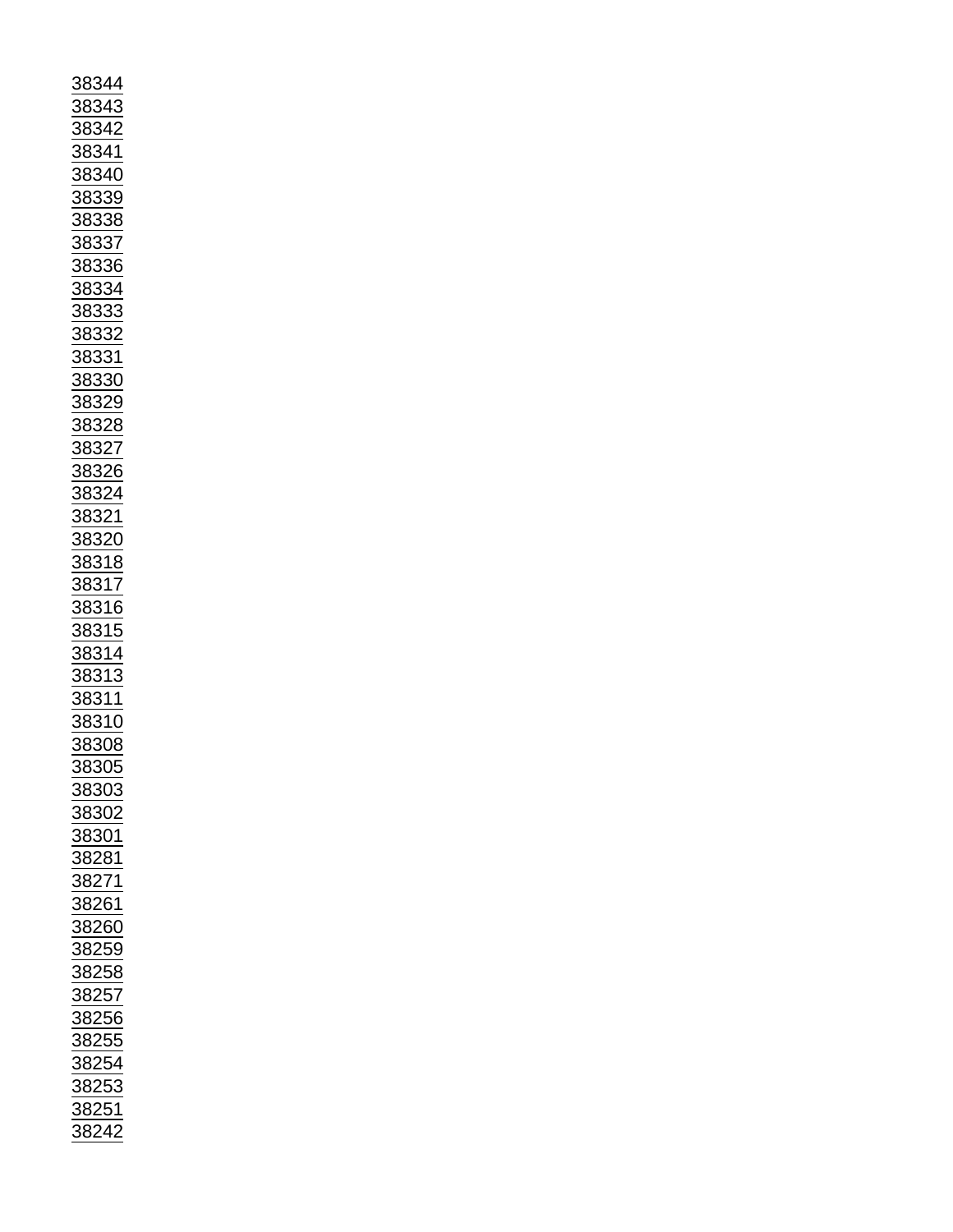| <u>38241</u>                                                                                                                                                                                                                                                                                                                                                                                                                                                                                                       |
|--------------------------------------------------------------------------------------------------------------------------------------------------------------------------------------------------------------------------------------------------------------------------------------------------------------------------------------------------------------------------------------------------------------------------------------------------------------------------------------------------------------------|
| $\frac{40}{1}$<br>$\frac{382}{ }$                                                                                                                                                                                                                                                                                                                                                                                                                                                                                  |
|                                                                                                                                                                                                                                                                                                                                                                                                                                                                                                                    |
|                                                                                                                                                                                                                                                                                                                                                                                                                                                                                                                    |
|                                                                                                                                                                                                                                                                                                                                                                                                                                                                                                                    |
|                                                                                                                                                                                                                                                                                                                                                                                                                                                                                                                    |
|                                                                                                                                                                                                                                                                                                                                                                                                                                                                                                                    |
|                                                                                                                                                                                                                                                                                                                                                                                                                                                                                                                    |
|                                                                                                                                                                                                                                                                                                                                                                                                                                                                                                                    |
|                                                                                                                                                                                                                                                                                                                                                                                                                                                                                                                    |
|                                                                                                                                                                                                                                                                                                                                                                                                                                                                                                                    |
|                                                                                                                                                                                                                                                                                                                                                                                                                                                                                                                    |
|                                                                                                                                                                                                                                                                                                                                                                                                                                                                                                                    |
|                                                                                                                                                                                                                                                                                                                                                                                                                                                                                                                    |
|                                                                                                                                                                                                                                                                                                                                                                                                                                                                                                                    |
|                                                                                                                                                                                                                                                                                                                                                                                                                                                                                                                    |
|                                                                                                                                                                                                                                                                                                                                                                                                                                                                                                                    |
|                                                                                                                                                                                                                                                                                                                                                                                                                                                                                                                    |
|                                                                                                                                                                                                                                                                                                                                                                                                                                                                                                                    |
|                                                                                                                                                                                                                                                                                                                                                                                                                                                                                                                    |
|                                                                                                                                                                                                                                                                                                                                                                                                                                                                                                                    |
|                                                                                                                                                                                                                                                                                                                                                                                                                                                                                                                    |
|                                                                                                                                                                                                                                                                                                                                                                                                                                                                                                                    |
|                                                                                                                                                                                                                                                                                                                                                                                                                                                                                                                    |
|                                                                                                                                                                                                                                                                                                                                                                                                                                                                                                                    |
|                                                                                                                                                                                                                                                                                                                                                                                                                                                                                                                    |
|                                                                                                                                                                                                                                                                                                                                                                                                                                                                                                                    |
| $\begin{array}{r} \begin{array}{r} \underline{562.18} \end{array} \ \hline \begin{array}{r} \underline{38238} \end{array} \ \hline \begin{array}{r} \underline{38238} \end{array} \ \hline \begin{array}{r} \underline{38233} \end{array} \ \hline \begin{array}{r} \underline{38233} \end{array} \ \hline \begin{array}{r} \underline{38230} \end{array} \ \hline \begin{array}{r} \underline{38229} \end{array} \ \hline \begin{array}{r} \underline{38222} \end{array} \ \hline \begin{array}{r} \underline{38$ |
|                                                                                                                                                                                                                                                                                                                                                                                                                                                                                                                    |
|                                                                                                                                                                                                                                                                                                                                                                                                                                                                                                                    |
| 38221<br>38220<br>38201<br>38197<br>38194<br>38193<br>38193                                                                                                                                                                                                                                                                                                                                                                                                                                                        |
|                                                                                                                                                                                                                                                                                                                                                                                                                                                                                                                    |
|                                                                                                                                                                                                                                                                                                                                                                                                                                                                                                                    |
|                                                                                                                                                                                                                                                                                                                                                                                                                                                                                                                    |
|                                                                                                                                                                                                                                                                                                                                                                                                                                                                                                                    |
|                                                                                                                                                                                                                                                                                                                                                                                                                                                                                                                    |
|                                                                                                                                                                                                                                                                                                                                                                                                                                                                                                                    |
|                                                                                                                                                                                                                                                                                                                                                                                                                                                                                                                    |
|                                                                                                                                                                                                                                                                                                                                                                                                                                                                                                                    |
|                                                                                                                                                                                                                                                                                                                                                                                                                                                                                                                    |
|                                                                                                                                                                                                                                                                                                                                                                                                                                                                                                                    |
|                                                                                                                                                                                                                                                                                                                                                                                                                                                                                                                    |
|                                                                                                                                                                                                                                                                                                                                                                                                                                                                                                                    |
|                                                                                                                                                                                                                                                                                                                                                                                                                                                                                                                    |
|                                                                                                                                                                                                                                                                                                                                                                                                                                                                                                                    |
|                                                                                                                                                                                                                                                                                                                                                                                                                                                                                                                    |
|                                                                                                                                                                                                                                                                                                                                                                                                                                                                                                                    |
|                                                                                                                                                                                                                                                                                                                                                                                                                                                                                                                    |
|                                                                                                                                                                                                                                                                                                                                                                                                                                                                                                                    |
| $\frac{38188}{38187}$ $\frac{38187}{38186}$ $\frac{38184}{33184}$                                                                                                                                                                                                                                                                                                                                                                                                                                                  |
|                                                                                                                                                                                                                                                                                                                                                                                                                                                                                                                    |
|                                                                                                                                                                                                                                                                                                                                                                                                                                                                                                                    |
| <u>38183</u><br>38182                                                                                                                                                                                                                                                                                                                                                                                                                                                                                              |
|                                                                                                                                                                                                                                                                                                                                                                                                                                                                                                                    |
| $\frac{1}{38181}$                                                                                                                                                                                                                                                                                                                                                                                                                                                                                                  |
|                                                                                                                                                                                                                                                                                                                                                                                                                                                                                                                    |
|                                                                                                                                                                                                                                                                                                                                                                                                                                                                                                                    |
|                                                                                                                                                                                                                                                                                                                                                                                                                                                                                                                    |
|                                                                                                                                                                                                                                                                                                                                                                                                                                                                                                                    |
|                                                                                                                                                                                                                                                                                                                                                                                                                                                                                                                    |
|                                                                                                                                                                                                                                                                                                                                                                                                                                                                                                                    |
|                                                                                                                                                                                                                                                                                                                                                                                                                                                                                                                    |
|                                                                                                                                                                                                                                                                                                                                                                                                                                                                                                                    |
| $\frac{23131}{38177}$ $\frac{38175}{38173}$ $\frac{38173}{38168}$                                                                                                                                                                                                                                                                                                                                                                                                                                                  |
|                                                                                                                                                                                                                                                                                                                                                                                                                                                                                                                    |
|                                                                                                                                                                                                                                                                                                                                                                                                                                                                                                                    |
|                                                                                                                                                                                                                                                                                                                                                                                                                                                                                                                    |
|                                                                                                                                                                                                                                                                                                                                                                                                                                                                                                                    |
|                                                                                                                                                                                                                                                                                                                                                                                                                                                                                                                    |
|                                                                                                                                                                                                                                                                                                                                                                                                                                                                                                                    |
|                                                                                                                                                                                                                                                                                                                                                                                                                                                                                                                    |
|                                                                                                                                                                                                                                                                                                                                                                                                                                                                                                                    |
|                                                                                                                                                                                                                                                                                                                                                                                                                                                                                                                    |
|                                                                                                                                                                                                                                                                                                                                                                                                                                                                                                                    |
|                                                                                                                                                                                                                                                                                                                                                                                                                                                                                                                    |
|                                                                                                                                                                                                                                                                                                                                                                                                                                                                                                                    |
|                                                                                                                                                                                                                                                                                                                                                                                                                                                                                                                    |
|                                                                                                                                                                                                                                                                                                                                                                                                                                                                                                                    |
|                                                                                                                                                                                                                                                                                                                                                                                                                                                                                                                    |
|                                                                                                                                                                                                                                                                                                                                                                                                                                                                                                                    |
|                                                                                                                                                                                                                                                                                                                                                                                                                                                                                                                    |
|                                                                                                                                                                                                                                                                                                                                                                                                                                                                                                                    |
| 38167<br>38166<br>38165<br>38163<br>38161<br>38152<br>38152<br>38152<br>38152<br>38150<br>38148                                                                                                                                                                                                                                                                                                                                                                                                                    |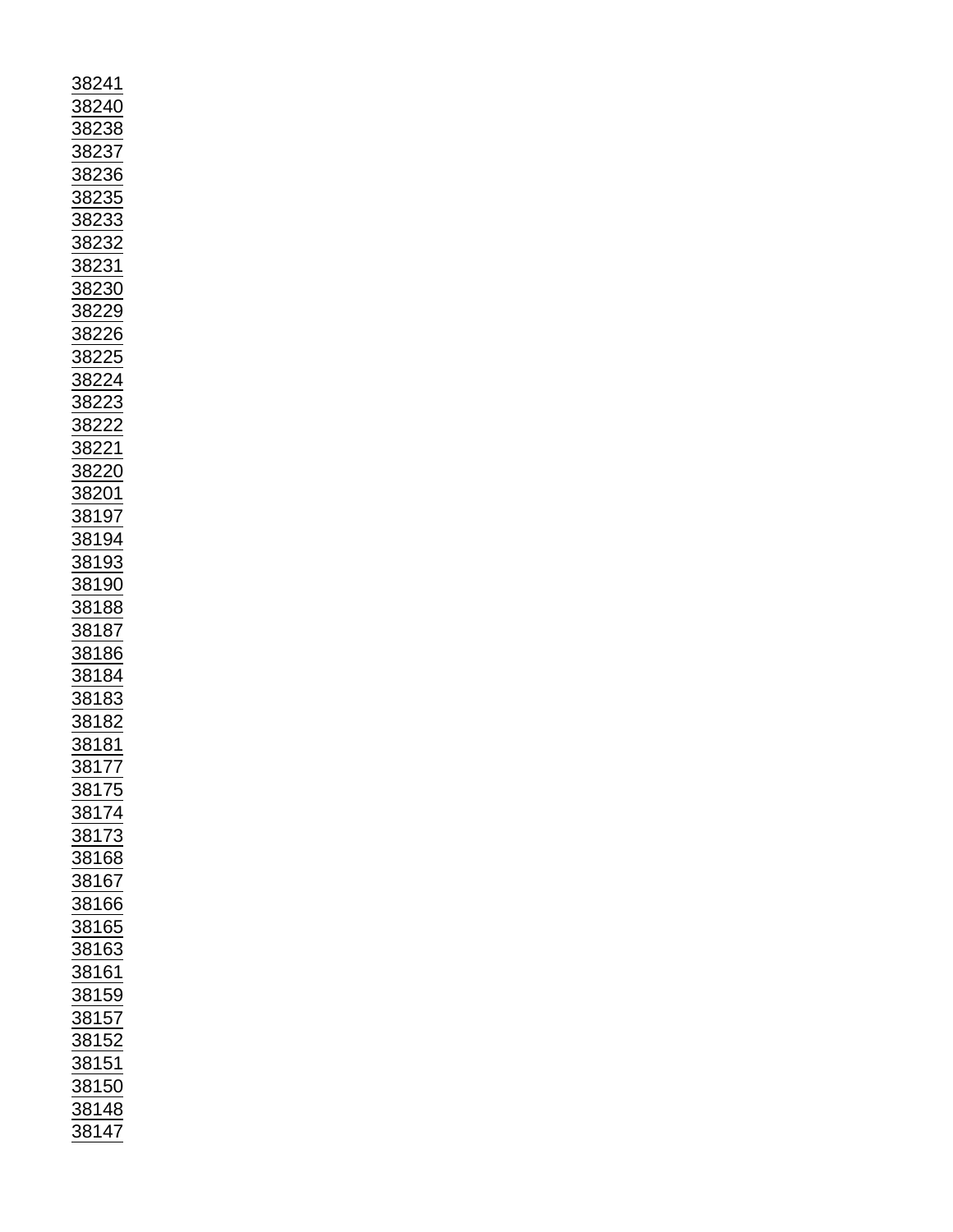| <u>38145</u>                                                                                                                                                                                                                                                                                                                                                                                                                                      |
|---------------------------------------------------------------------------------------------------------------------------------------------------------------------------------------------------------------------------------------------------------------------------------------------------------------------------------------------------------------------------------------------------------------------------------------------------|
|                                                                                                                                                                                                                                                                                                                                                                                                                                                   |
|                                                                                                                                                                                                                                                                                                                                                                                                                                                   |
|                                                                                                                                                                                                                                                                                                                                                                                                                                                   |
|                                                                                                                                                                                                                                                                                                                                                                                                                                                   |
|                                                                                                                                                                                                                                                                                                                                                                                                                                                   |
|                                                                                                                                                                                                                                                                                                                                                                                                                                                   |
|                                                                                                                                                                                                                                                                                                                                                                                                                                                   |
|                                                                                                                                                                                                                                                                                                                                                                                                                                                   |
|                                                                                                                                                                                                                                                                                                                                                                                                                                                   |
|                                                                                                                                                                                                                                                                                                                                                                                                                                                   |
|                                                                                                                                                                                                                                                                                                                                                                                                                                                   |
|                                                                                                                                                                                                                                                                                                                                                                                                                                                   |
|                                                                                                                                                                                                                                                                                                                                                                                                                                                   |
|                                                                                                                                                                                                                                                                                                                                                                                                                                                   |
|                                                                                                                                                                                                                                                                                                                                                                                                                                                   |
|                                                                                                                                                                                                                                                                                                                                                                                                                                                   |
|                                                                                                                                                                                                                                                                                                                                                                                                                                                   |
|                                                                                                                                                                                                                                                                                                                                                                                                                                                   |
|                                                                                                                                                                                                                                                                                                                                                                                                                                                   |
|                                                                                                                                                                                                                                                                                                                                                                                                                                                   |
|                                                                                                                                                                                                                                                                                                                                                                                                                                                   |
|                                                                                                                                                                                                                                                                                                                                                                                                                                                   |
|                                                                                                                                                                                                                                                                                                                                                                                                                                                   |
|                                                                                                                                                                                                                                                                                                                                                                                                                                                   |
|                                                                                                                                                                                                                                                                                                                                                                                                                                                   |
|                                                                                                                                                                                                                                                                                                                                                                                                                                                   |
|                                                                                                                                                                                                                                                                                                                                                                                                                                                   |
|                                                                                                                                                                                                                                                                                                                                                                                                                                                   |
|                                                                                                                                                                                                                                                                                                                                                                                                                                                   |
|                                                                                                                                                                                                                                                                                                                                                                                                                                                   |
|                                                                                                                                                                                                                                                                                                                                                                                                                                                   |
|                                                                                                                                                                                                                                                                                                                                                                                                                                                   |
|                                                                                                                                                                                                                                                                                                                                                                                                                                                   |
|                                                                                                                                                                                                                                                                                                                                                                                                                                                   |
|                                                                                                                                                                                                                                                                                                                                                                                                                                                   |
|                                                                                                                                                                                                                                                                                                                                                                                                                                                   |
|                                                                                                                                                                                                                                                                                                                                                                                                                                                   |
|                                                                                                                                                                                                                                                                                                                                                                                                                                                   |
|                                                                                                                                                                                                                                                                                                                                                                                                                                                   |
|                                                                                                                                                                                                                                                                                                                                                                                                                                                   |
|                                                                                                                                                                                                                                                                                                                                                                                                                                                   |
|                                                                                                                                                                                                                                                                                                                                                                                                                                                   |
|                                                                                                                                                                                                                                                                                                                                                                                                                                                   |
|                                                                                                                                                                                                                                                                                                                                                                                                                                                   |
|                                                                                                                                                                                                                                                                                                                                                                                                                                                   |
|                                                                                                                                                                                                                                                                                                                                                                                                                                                   |
|                                                                                                                                                                                                                                                                                                                                                                                                                                                   |
|                                                                                                                                                                                                                                                                                                                                                                                                                                                   |
|                                                                                                                                                                                                                                                                                                                                                                                                                                                   |
|                                                                                                                                                                                                                                                                                                                                                                                                                                                   |
|                                                                                                                                                                                                                                                                                                                                                                                                                                                   |
|                                                                                                                                                                                                                                                                                                                                                                                                                                                   |
|                                                                                                                                                                                                                                                                                                                                                                                                                                                   |
|                                                                                                                                                                                                                                                                                                                                                                                                                                                   |
|                                                                                                                                                                                                                                                                                                                                                                                                                                                   |
|                                                                                                                                                                                                                                                                                                                                                                                                                                                   |
|                                                                                                                                                                                                                                                                                                                                                                                                                                                   |
|                                                                                                                                                                                                                                                                                                                                                                                                                                                   |
|                                                                                                                                                                                                                                                                                                                                                                                                                                                   |
|                                                                                                                                                                                                                                                                                                                                                                                                                                                   |
|                                                                                                                                                                                                                                                                                                                                                                                                                                                   |
|                                                                                                                                                                                                                                                                                                                                                                                                                                                   |
|                                                                                                                                                                                                                                                                                                                                                                                                                                                   |
|                                                                                                                                                                                                                                                                                                                                                                                                                                                   |
|                                                                                                                                                                                                                                                                                                                                                                                                                                                   |
|                                                                                                                                                                                                                                                                                                                                                                                                                                                   |
|                                                                                                                                                                                                                                                                                                                                                                                                                                                   |
|                                                                                                                                                                                                                                                                                                                                                                                                                                                   |
|                                                                                                                                                                                                                                                                                                                                                                                                                                                   |
|                                                                                                                                                                                                                                                                                                                                                                                                                                                   |
| $\frac{12}{38142} \underline{38138} \underline{38138} \underline{38138} \underline{38138} \underline{38138} \underline{38134} \underline{38138} \underline{38134} \underline{38134} \underline{38132} \underline{38132} \underline{38128} \underline{38128} \underline{38122} \underline{38122} \underline{38122} \underline{38122} \underline{38122} \underline{38122} \underline{38122} \underline{38122} \underline{38114} \underline{381116}$ |
| $\frac{1}{88108}$                                                                                                                                                                                                                                                                                                                                                                                                                                 |
|                                                                                                                                                                                                                                                                                                                                                                                                                                                   |
| <u>88107</u>                                                                                                                                                                                                                                                                                                                                                                                                                                      |
|                                                                                                                                                                                                                                                                                                                                                                                                                                                   |
| 38106                                                                                                                                                                                                                                                                                                                                                                                                                                             |
|                                                                                                                                                                                                                                                                                                                                                                                                                                                   |
|                                                                                                                                                                                                                                                                                                                                                                                                                                                   |
| $\frac{38105}{ }$                                                                                                                                                                                                                                                                                                                                                                                                                                 |
|                                                                                                                                                                                                                                                                                                                                                                                                                                                   |
| 38104                                                                                                                                                                                                                                                                                                                                                                                                                                             |
|                                                                                                                                                                                                                                                                                                                                                                                                                                                   |
| <u>88103</u>                                                                                                                                                                                                                                                                                                                                                                                                                                      |
|                                                                                                                                                                                                                                                                                                                                                                                                                                                   |
| 38101                                                                                                                                                                                                                                                                                                                                                                                                                                             |
|                                                                                                                                                                                                                                                                                                                                                                                                                                                   |
| 38088                                                                                                                                                                                                                                                                                                                                                                                                                                             |
|                                                                                                                                                                                                                                                                                                                                                                                                                                                   |
| 38083                                                                                                                                                                                                                                                                                                                                                                                                                                             |
|                                                                                                                                                                                                                                                                                                                                                                                                                                                   |
| 38080                                                                                                                                                                                                                                                                                                                                                                                                                                             |
|                                                                                                                                                                                                                                                                                                                                                                                                                                                   |
|                                                                                                                                                                                                                                                                                                                                                                                                                                                   |
| 38079                                                                                                                                                                                                                                                                                                                                                                                                                                             |
|                                                                                                                                                                                                                                                                                                                                                                                                                                                   |
|                                                                                                                                                                                                                                                                                                                                                                                                                                                   |
|                                                                                                                                                                                                                                                                                                                                                                                                                                                   |
| 38077<br>38076                                                                                                                                                                                                                                                                                                                                                                                                                                    |
|                                                                                                                                                                                                                                                                                                                                                                                                                                                   |
| 38075                                                                                                                                                                                                                                                                                                                                                                                                                                             |
|                                                                                                                                                                                                                                                                                                                                                                                                                                                   |
| $\frac{1}{38071}$                                                                                                                                                                                                                                                                                                                                                                                                                                 |
| 38070                                                                                                                                                                                                                                                                                                                                                                                                                                             |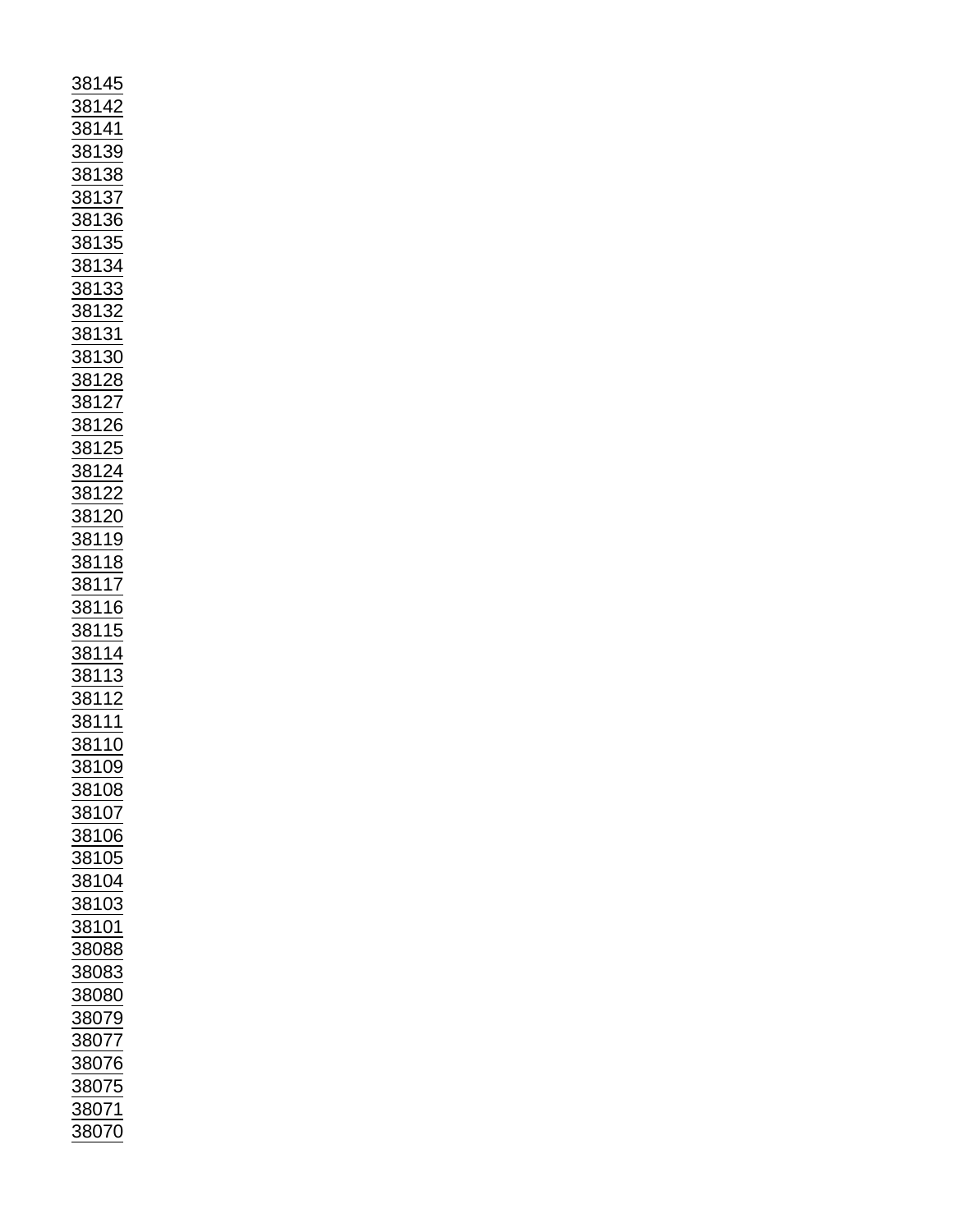| 38069             |
|-------------------|
|                   |
|                   |
|                   |
| 8068              |
|                   |
| 38067             |
|                   |
| 8066              |
|                   |
| <u>88063</u><br>ξ |
|                   |
| 88061             |
|                   |
| 38060             |
|                   |
| 88059             |
|                   |
| 38058             |
|                   |
| 8057              |
|                   |
| 38055             |
|                   |
| <u>3805</u>       |
|                   |
| 3805              |
|                   |
| 38 <u>05</u>      |
|                   |
| 38050             |
|                   |
| 38049             |
|                   |
|                   |
| 38048             |
|                   |
| <u>88047</u>      |
|                   |
| 38046             |
|                   |
| 38045             |
|                   |
| 38044             |
|                   |
| 38042             |
|                   |
| 38041             |
|                   |
| 38040             |
|                   |
| 38039             |
|                   |
| 38037             |
|                   |
|                   |
|                   |
| <u>38036</u>      |
|                   |
| 38034             |
|                   |
| 38030             |
|                   |
| 38029             |
|                   |
| 8802<br>S         |
|                   |
| 38027             |
|                   |
| 38025             |
|                   |
| 38024             |
|                   |
|                   |
| $\frac{1}{8023}$  |
|                   |
| 38021             |
|                   |
| 38019             |
| 38018             |
|                   |
|                   |
| 38017             |
|                   |
| 38016             |
|                   |
| 38015             |
|                   |
| <u>38014</u>      |
|                   |
| 38012             |
|                   |
| <u>38011</u>      |
|                   |
| 38010             |
|                   |
| 38008<br>38007    |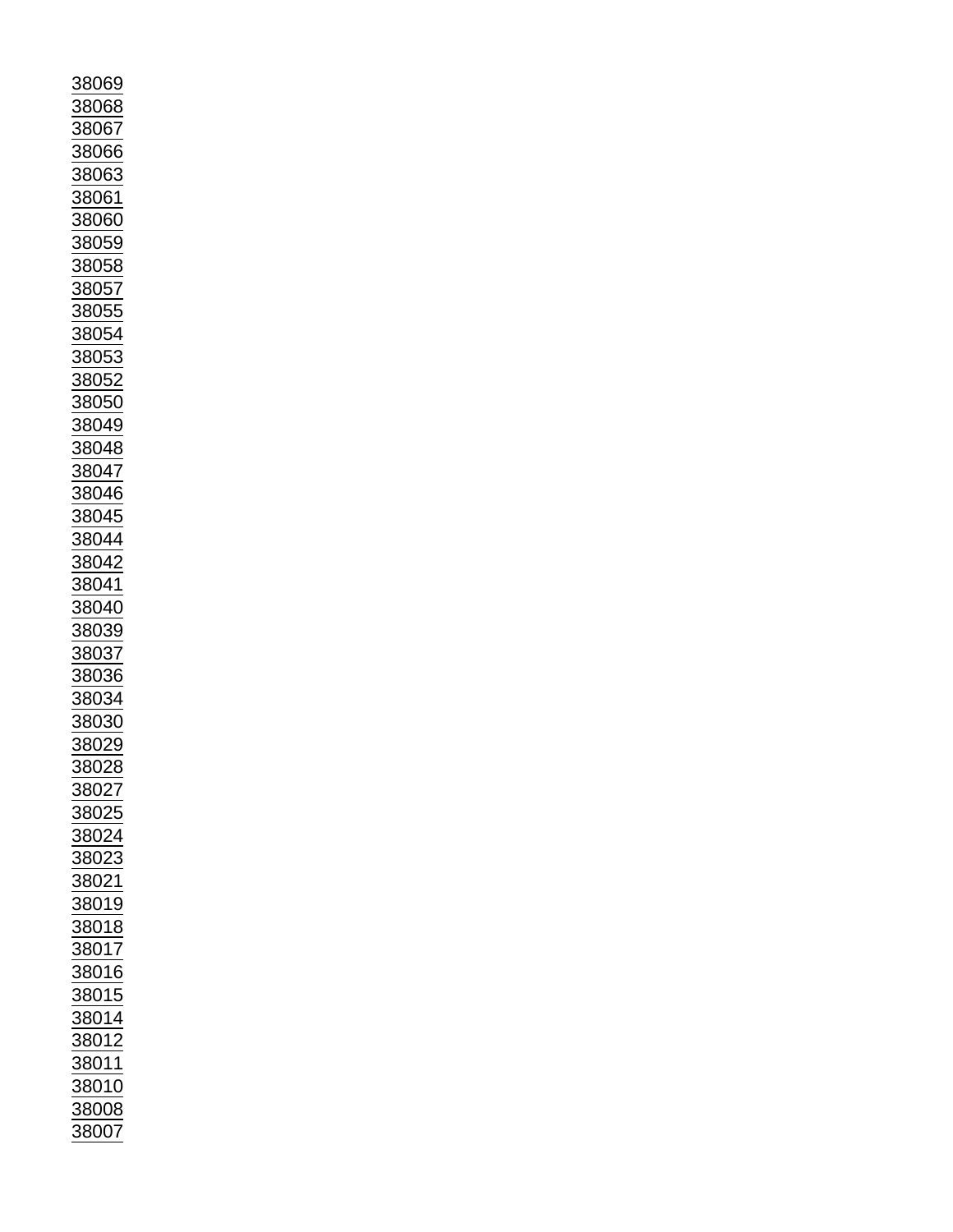| 8006                                                                                                              |
|-------------------------------------------------------------------------------------------------------------------|
|                                                                                                                   |
| <u>88004</u>                                                                                                      |
|                                                                                                                   |
|                                                                                                                   |
| $\frac{122}{1}$ $\frac{1200}{1}$ $\frac{1200}{1}$ $\frac{1200}{1}$ $\frac{1200}{1}$                               |
| $\frac{1}{87998}$                                                                                                 |
|                                                                                                                   |
|                                                                                                                   |
|                                                                                                                   |
|                                                                                                                   |
|                                                                                                                   |
|                                                                                                                   |
|                                                                                                                   |
|                                                                                                                   |
|                                                                                                                   |
|                                                                                                                   |
|                                                                                                                   |
|                                                                                                                   |
|                                                                                                                   |
|                                                                                                                   |
|                                                                                                                   |
|                                                                                                                   |
|                                                                                                                   |
|                                                                                                                   |
|                                                                                                                   |
|                                                                                                                   |
|                                                                                                                   |
|                                                                                                                   |
|                                                                                                                   |
|                                                                                                                   |
|                                                                                                                   |
|                                                                                                                   |
|                                                                                                                   |
|                                                                                                                   |
|                                                                                                                   |
|                                                                                                                   |
|                                                                                                                   |
|                                                                                                                   |
|                                                                                                                   |
|                                                                                                                   |
|                                                                                                                   |
| <u>917</u><br>$\frac{37}{37}$                                                                                     |
| 3<br>$\frac{916}{915}$                                                                                            |
|                                                                                                                   |
| $\frac{1}{2}$                                                                                                     |
|                                                                                                                   |
|                                                                                                                   |
|                                                                                                                   |
|                                                                                                                   |
|                                                                                                                   |
|                                                                                                                   |
|                                                                                                                   |
|                                                                                                                   |
|                                                                                                                   |
|                                                                                                                   |
|                                                                                                                   |
|                                                                                                                   |
|                                                                                                                   |
|                                                                                                                   |
|                                                                                                                   |
|                                                                                                                   |
|                                                                                                                   |
|                                                                                                                   |
| 37914<br>37912<br>37902<br>37902<br>37802<br>37882<br>37888<br>37885<br>37885<br>37885<br>37885<br>37885<br>37882 |
|                                                                                                                   |
|                                                                                                                   |
| <u>37880</u>                                                                                                      |
| 37879                                                                                                             |
|                                                                                                                   |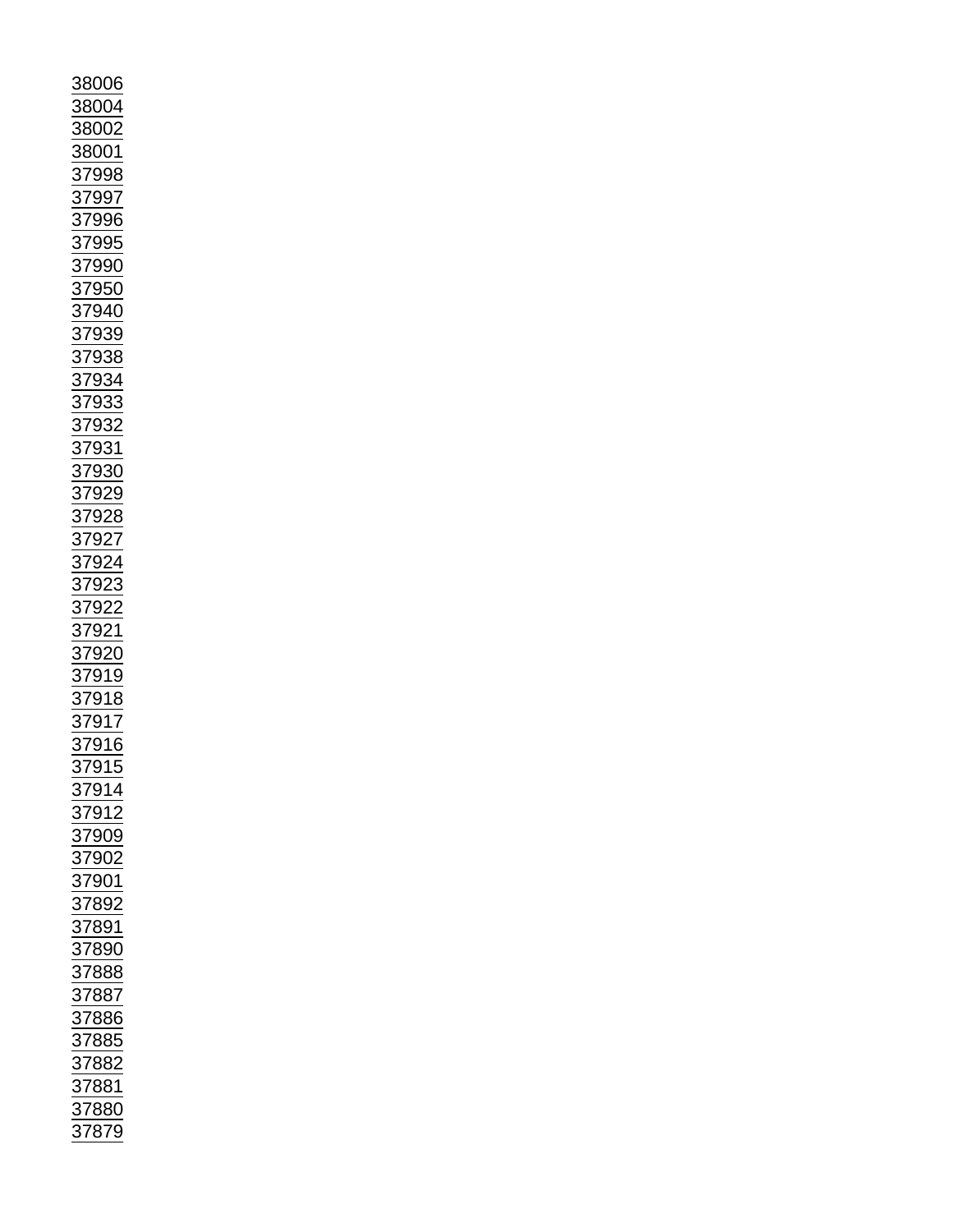| 37<br>$^{\prime}87$<br>3                                                                                                                                                                                                                                 |
|----------------------------------------------------------------------------------------------------------------------------------------------------------------------------------------------------------------------------------------------------------|
|                                                                                                                                                                                                                                                          |
| 37877<br>37876                                                                                                                                                                                                                                           |
|                                                                                                                                                                                                                                                          |
|                                                                                                                                                                                                                                                          |
|                                                                                                                                                                                                                                                          |
|                                                                                                                                                                                                                                                          |
|                                                                                                                                                                                                                                                          |
|                                                                                                                                                                                                                                                          |
|                                                                                                                                                                                                                                                          |
|                                                                                                                                                                                                                                                          |
|                                                                                                                                                                                                                                                          |
|                                                                                                                                                                                                                                                          |
|                                                                                                                                                                                                                                                          |
|                                                                                                                                                                                                                                                          |
|                                                                                                                                                                                                                                                          |
|                                                                                                                                                                                                                                                          |
|                                                                                                                                                                                                                                                          |
|                                                                                                                                                                                                                                                          |
|                                                                                                                                                                                                                                                          |
| 37874<br>37872<br>37872<br>37872<br>37870<br>37868<br>37866<br>37866<br>37863<br>37862<br>37862<br>37862<br>37862<br>37853<br>37853<br>37853<br>37853<br>37862<br>37862<br>37862<br>37862<br>37862<br>37862<br>37862<br>37862<br>37862<br>37865<br>37864 |
|                                                                                                                                                                                                                                                          |
|                                                                                                                                                                                                                                                          |
|                                                                                                                                                                                                                                                          |
|                                                                                                                                                                                                                                                          |
|                                                                                                                                                                                                                                                          |
|                                                                                                                                                                                                                                                          |
|                                                                                                                                                                                                                                                          |
|                                                                                                                                                                                                                                                          |
|                                                                                                                                                                                                                                                          |
|                                                                                                                                                                                                                                                          |
|                                                                                                                                                                                                                                                          |
|                                                                                                                                                                                                                                                          |
|                                                                                                                                                                                                                                                          |
|                                                                                                                                                                                                                                                          |
|                                                                                                                                                                                                                                                          |
|                                                                                                                                                                                                                                                          |
|                                                                                                                                                                                                                                                          |
|                                                                                                                                                                                                                                                          |
|                                                                                                                                                                                                                                                          |
|                                                                                                                                                                                                                                                          |
|                                                                                                                                                                                                                                                          |
|                                                                                                                                                                                                                                                          |
|                                                                                                                                                                                                                                                          |
|                                                                                                                                                                                                                                                          |
| 37840                                                                                                                                                                                                                                                    |
|                                                                                                                                                                                                                                                          |
|                                                                                                                                                                                                                                                          |
|                                                                                                                                                                                                                                                          |
|                                                                                                                                                                                                                                                          |
|                                                                                                                                                                                                                                                          |
|                                                                                                                                                                                                                                                          |
|                                                                                                                                                                                                                                                          |
|                                                                                                                                                                                                                                                          |
|                                                                                                                                                                                                                                                          |
|                                                                                                                                                                                                                                                          |
|                                                                                                                                                                                                                                                          |
|                                                                                                                                                                                                                                                          |
|                                                                                                                                                                                                                                                          |
|                                                                                                                                                                                                                                                          |
|                                                                                                                                                                                                                                                          |
|                                                                                                                                                                                                                                                          |
|                                                                                                                                                                                                                                                          |
|                                                                                                                                                                                                                                                          |
|                                                                                                                                                                                                                                                          |
|                                                                                                                                                                                                                                                          |
|                                                                                                                                                                                                                                                          |
|                                                                                                                                                                                                                                                          |
|                                                                                                                                                                                                                                                          |
| 37831<br>37830<br>37829<br>37828<br>37826<br>37822<br>37822<br>37822<br>37818<br>37816<br>37815<br>37815<br>37815                                                                                                                                        |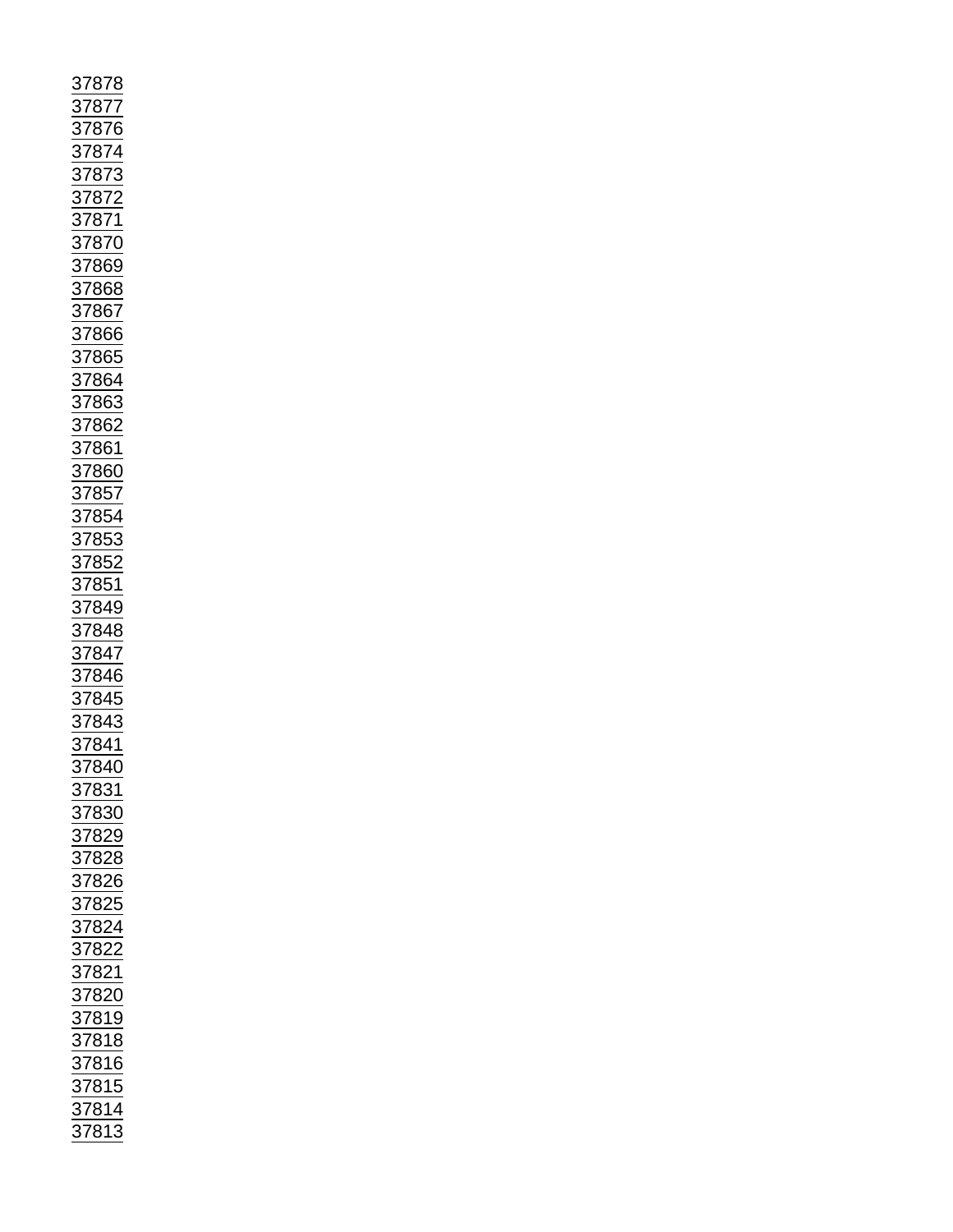| $\frac{37811}{37800} \underline{37800} \underline{37800} \underline{37800} \underline{37800} \underline{37800} \underline{37800} \underline{37800} \underline{37800} \underline{37800} \underline{37800} \underline{378001} \underline{378001} \underline{378001} \underline{377772} \underline{377772} \underline{377772} \underline{377772} \underline{377770} \underline{3777769} \underline{3777666} \underline{377664} \underline{$ |  |  |
|------------------------------------------------------------------------------------------------------------------------------------------------------------------------------------------------------------------------------------------------------------------------------------------------------------------------------------------------------------------------------------------------------------------------------------------|--|--|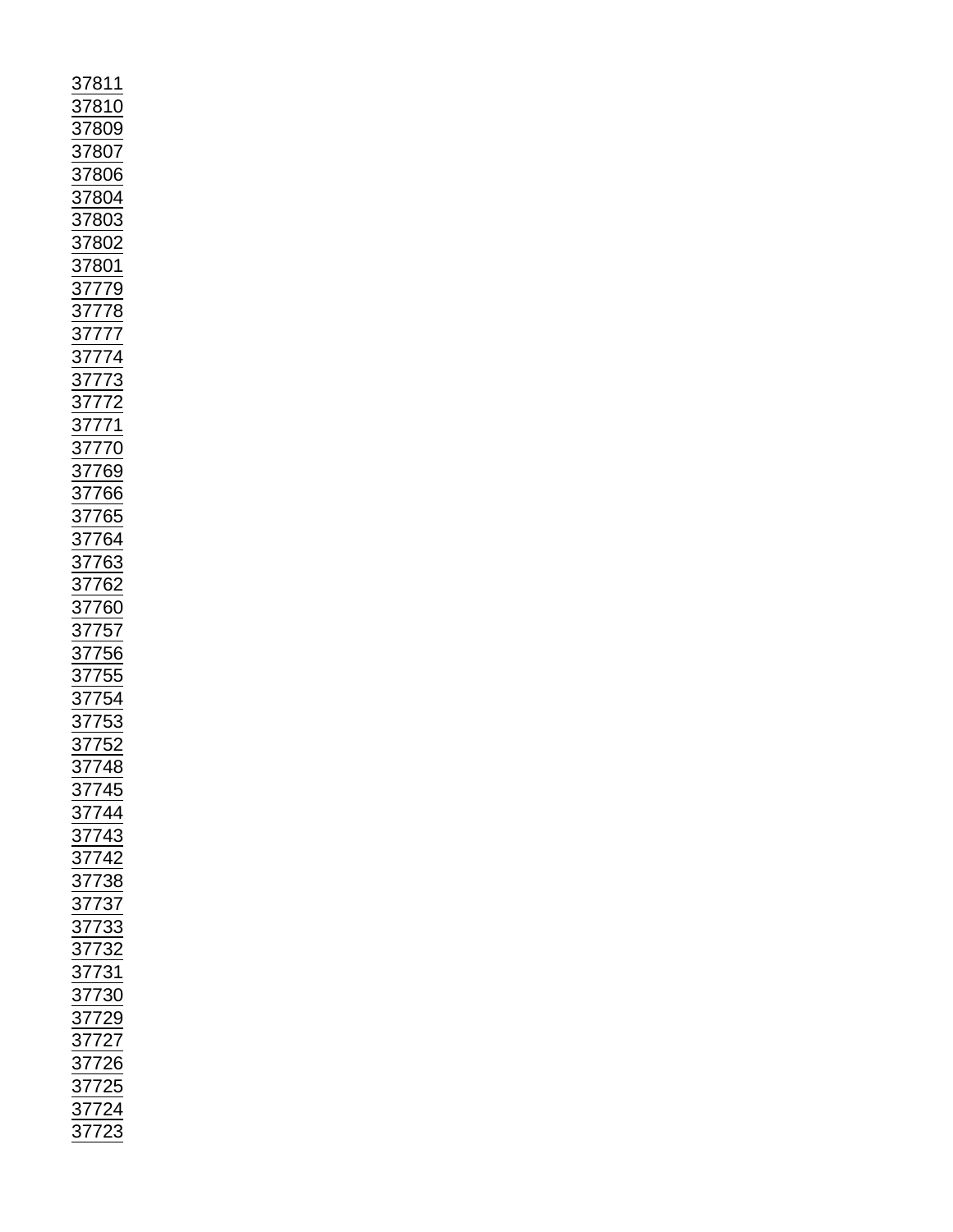|                                                                      |                         | 377221<br>37721<br>3771716<br>377115<br>377115<br>377111<br>377111<br>377111<br>377110<br>377009<br>377009<br>377009<br>377009<br>377009<br>377009<br>377009<br>377009<br>377009<br>377009<br>376991<br>376882<br>376882<br>376882<br>376882<br>376882<br>376882<br>376882<br>376882<br>376882<br>376882<br>376882<br>37688 |
|----------------------------------------------------------------------|-------------------------|-----------------------------------------------------------------------------------------------------------------------------------------------------------------------------------------------------------------------------------------------------------------------------------------------------------------------------|
|                                                                      |                         |                                                                                                                                                                                                                                                                                                                             |
|                                                                      |                         |                                                                                                                                                                                                                                                                                                                             |
|                                                                      |                         |                                                                                                                                                                                                                                                                                                                             |
|                                                                      |                         |                                                                                                                                                                                                                                                                                                                             |
|                                                                      |                         |                                                                                                                                                                                                                                                                                                                             |
|                                                                      |                         |                                                                                                                                                                                                                                                                                                                             |
|                                                                      |                         |                                                                                                                                                                                                                                                                                                                             |
|                                                                      |                         |                                                                                                                                                                                                                                                                                                                             |
|                                                                      |                         |                                                                                                                                                                                                                                                                                                                             |
|                                                                      |                         |                                                                                                                                                                                                                                                                                                                             |
|                                                                      |                         |                                                                                                                                                                                                                                                                                                                             |
|                                                                      |                         |                                                                                                                                                                                                                                                                                                                             |
|                                                                      |                         |                                                                                                                                                                                                                                                                                                                             |
|                                                                      |                         |                                                                                                                                                                                                                                                                                                                             |
|                                                                      |                         |                                                                                                                                                                                                                                                                                                                             |
|                                                                      |                         |                                                                                                                                                                                                                                                                                                                             |
|                                                                      |                         |                                                                                                                                                                                                                                                                                                                             |
|                                                                      |                         |                                                                                                                                                                                                                                                                                                                             |
|                                                                      |                         |                                                                                                                                                                                                                                                                                                                             |
|                                                                      |                         |                                                                                                                                                                                                                                                                                                                             |
|                                                                      |                         |                                                                                                                                                                                                                                                                                                                             |
|                                                                      | 37663<br>37662          |                                                                                                                                                                                                                                                                                                                             |
|                                                                      | 37660                   |                                                                                                                                                                                                                                                                                                                             |
|                                                                      |                         |                                                                                                                                                                                                                                                                                                                             |
|                                                                      |                         |                                                                                                                                                                                                                                                                                                                             |
|                                                                      | 37659<br>37658<br>----- |                                                                                                                                                                                                                                                                                                                             |
| $\frac{128}{37657}$ $\frac{37656}{37656}$                            |                         |                                                                                                                                                                                                                                                                                                                             |
|                                                                      |                         |                                                                                                                                                                                                                                                                                                                             |
|                                                                      |                         |                                                                                                                                                                                                                                                                                                                             |
|                                                                      |                         |                                                                                                                                                                                                                                                                                                                             |
|                                                                      |                         |                                                                                                                                                                                                                                                                                                                             |
|                                                                      |                         |                                                                                                                                                                                                                                                                                                                             |
|                                                                      |                         |                                                                                                                                                                                                                                                                                                                             |
|                                                                      |                         |                                                                                                                                                                                                                                                                                                                             |
|                                                                      |                         |                                                                                                                                                                                                                                                                                                                             |
|                                                                      |                         |                                                                                                                                                                                                                                                                                                                             |
|                                                                      |                         |                                                                                                                                                                                                                                                                                                                             |
|                                                                      |                         |                                                                                                                                                                                                                                                                                                                             |
|                                                                      |                         |                                                                                                                                                                                                                                                                                                                             |
| 37650<br>37645<br>37644<br>37643<br>37642<br>37640<br>37625<br>37625 |                         |                                                                                                                                                                                                                                                                                                                             |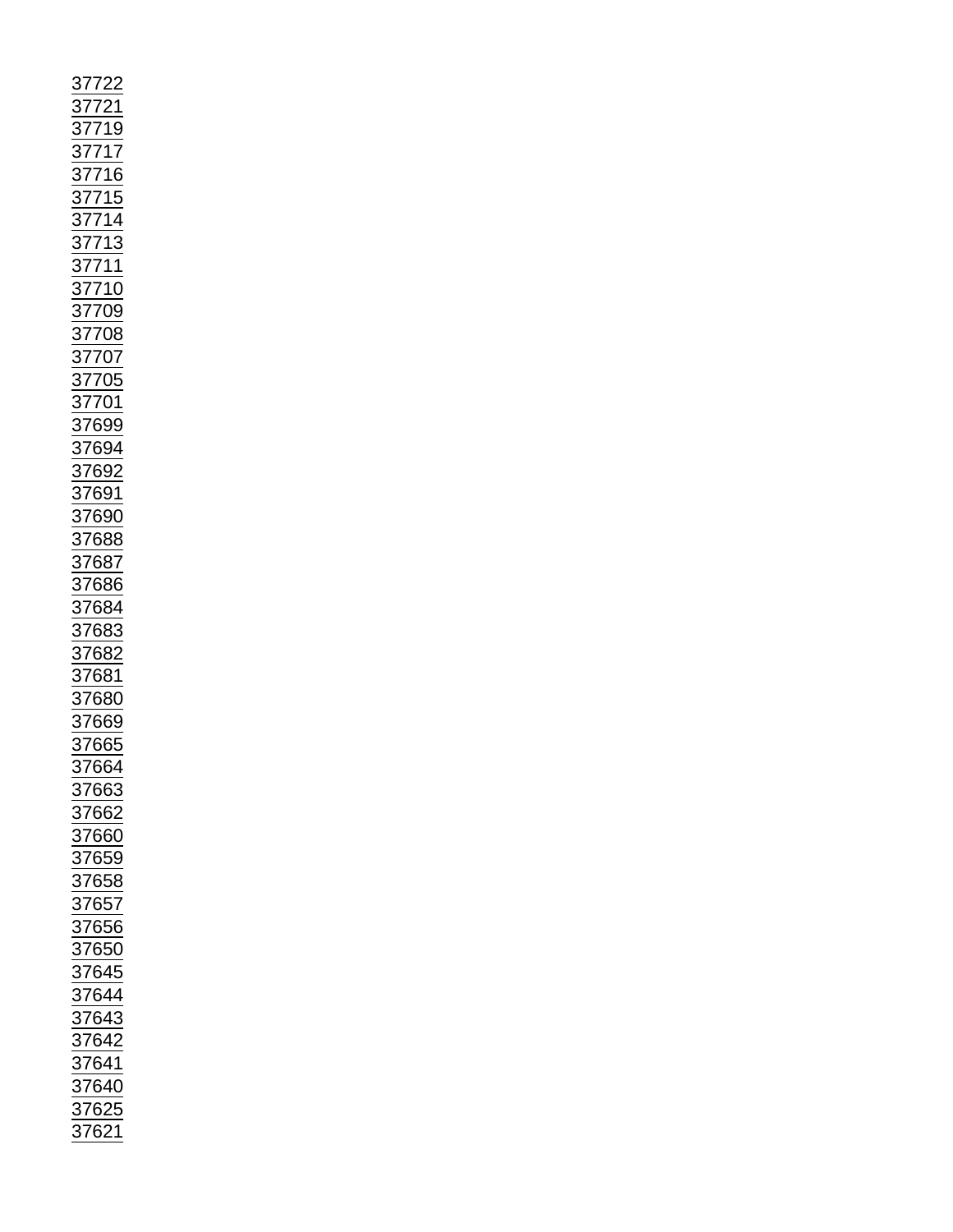| 37620                                                                                                                                                                                                                                                                                    |  |
|------------------------------------------------------------------------------------------------------------------------------------------------------------------------------------------------------------------------------------------------------------------------------------------|--|
|                                                                                                                                                                                                                                                                                          |  |
|                                                                                                                                                                                                                                                                                          |  |
|                                                                                                                                                                                                                                                                                          |  |
|                                                                                                                                                                                                                                                                                          |  |
|                                                                                                                                                                                                                                                                                          |  |
|                                                                                                                                                                                                                                                                                          |  |
|                                                                                                                                                                                                                                                                                          |  |
|                                                                                                                                                                                                                                                                                          |  |
|                                                                                                                                                                                                                                                                                          |  |
|                                                                                                                                                                                                                                                                                          |  |
|                                                                                                                                                                                                                                                                                          |  |
|                                                                                                                                                                                                                                                                                          |  |
|                                                                                                                                                                                                                                                                                          |  |
|                                                                                                                                                                                                                                                                                          |  |
|                                                                                                                                                                                                                                                                                          |  |
|                                                                                                                                                                                                                                                                                          |  |
|                                                                                                                                                                                                                                                                                          |  |
|                                                                                                                                                                                                                                                                                          |  |
|                                                                                                                                                                                                                                                                                          |  |
|                                                                                                                                                                                                                                                                                          |  |
| 37618<br>37616<br>37615<br>37615<br>37614<br>37605<br>37604<br>37602<br>37602<br>37602<br>37602<br>37602<br>37602<br>37602<br>37601<br>374424<br>374422<br>374422<br>374422<br>374415<br>374415<br>374415<br>374414<br>374412<br>374412<br>374412<br>374412<br>374412<br>374412<br>37440 |  |
|                                                                                                                                                                                                                                                                                          |  |
|                                                                                                                                                                                                                                                                                          |  |
|                                                                                                                                                                                                                                                                                          |  |
|                                                                                                                                                                                                                                                                                          |  |
|                                                                                                                                                                                                                                                                                          |  |
|                                                                                                                                                                                                                                                                                          |  |
|                                                                                                                                                                                                                                                                                          |  |
|                                                                                                                                                                                                                                                                                          |  |
|                                                                                                                                                                                                                                                                                          |  |
|                                                                                                                                                                                                                                                                                          |  |
|                                                                                                                                                                                                                                                                                          |  |
|                                                                                                                                                                                                                                                                                          |  |
|                                                                                                                                                                                                                                                                                          |  |
|                                                                                                                                                                                                                                                                                          |  |
|                                                                                                                                                                                                                                                                                          |  |
|                                                                                                                                                                                                                                                                                          |  |
|                                                                                                                                                                                                                                                                                          |  |
|                                                                                                                                                                                                                                                                                          |  |
|                                                                                                                                                                                                                                                                                          |  |
|                                                                                                                                                                                                                                                                                          |  |
|                                                                                                                                                                                                                                                                                          |  |
|                                                                                                                                                                                                                                                                                          |  |
|                                                                                                                                                                                                                                                                                          |  |
| $\overline{\frac{37}{5}}$<br>402                                                                                                                                                                                                                                                         |  |
| 101                                                                                                                                                                                                                                                                                      |  |
| $\frac{37}{2}$                                                                                                                                                                                                                                                                           |  |
| 398<br>$\frac{37}{2}$                                                                                                                                                                                                                                                                    |  |
|                                                                                                                                                                                                                                                                                          |  |
| <u>97</u><br>$\frac{37}{2}$                                                                                                                                                                                                                                                              |  |
| 396<br>$\frac{1}{3}$                                                                                                                                                                                                                                                                     |  |
| $\frac{1}{2}$<br>394                                                                                                                                                                                                                                                                     |  |
|                                                                                                                                                                                                                                                                                          |  |
| $\frac{37}{37}$<br>$\frac{1}{91}$                                                                                                                                                                                                                                                        |  |
| 889                                                                                                                                                                                                                                                                                      |  |
|                                                                                                                                                                                                                                                                                          |  |
| $\frac{37}{37}$<br>888                                                                                                                                                                                                                                                                   |  |
|                                                                                                                                                                                                                                                                                          |  |
|                                                                                                                                                                                                                                                                                          |  |
|                                                                                                                                                                                                                                                                                          |  |
| 387<br>385<br>384<br>$\frac{1}{37}$                                                                                                                                                                                                                                                      |  |
|                                                                                                                                                                                                                                                                                          |  |
| $\frac{1}{83}$                                                                                                                                                                                                                                                                           |  |
| $\frac{37}{37}$<br>$\frac{1}{882}$                                                                                                                                                                                                                                                       |  |
|                                                                                                                                                                                                                                                                                          |  |
| $\frac{1}{881}$                                                                                                                                                                                                                                                                          |  |
| $\frac{1}{3}$                                                                                                                                                                                                                                                                            |  |
| 37<br>379                                                                                                                                                                                                                                                                                |  |
|                                                                                                                                                                                                                                                                                          |  |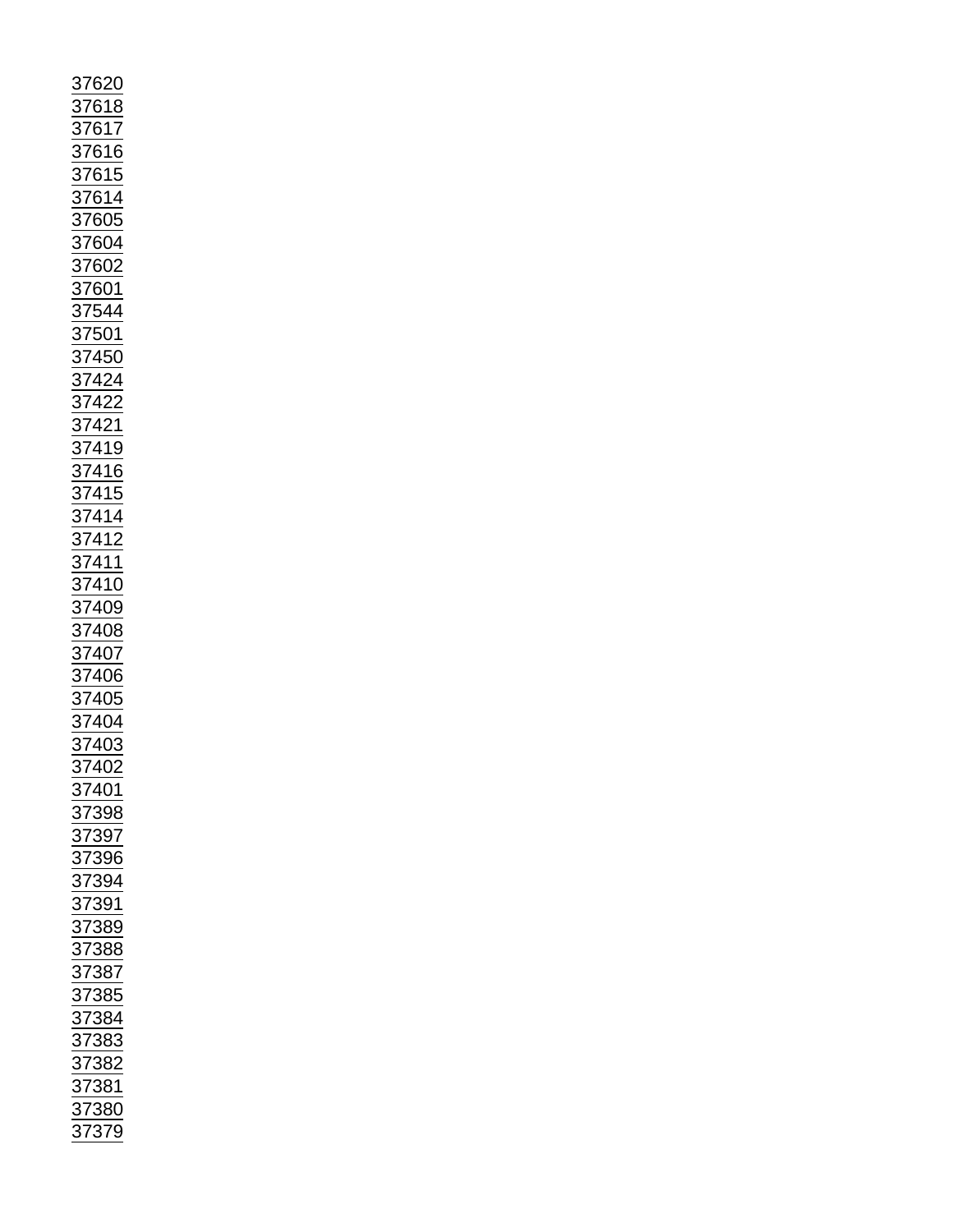| 37378<br>37377<br>37376<br>37375<br>3737373<br>3737373<br>3737366<br>37366<br>37366<br>37368<br>37368<br>37368<br>37368<br>37368<br>37368<br>37368<br>37368<br>37368<br>37368<br>37368<br>37368<br>37368<br>37368<br>37368<br>37368<br>37368<br>37368<br>37368<br>37355 |
|-------------------------------------------------------------------------------------------------------------------------------------------------------------------------------------------------------------------------------------------------------------------------|
|                                                                                                                                                                                                                                                                         |
|                                                                                                                                                                                                                                                                         |
|                                                                                                                                                                                                                                                                         |
|                                                                                                                                                                                                                                                                         |
|                                                                                                                                                                                                                                                                         |
|                                                                                                                                                                                                                                                                         |
|                                                                                                                                                                                                                                                                         |
|                                                                                                                                                                                                                                                                         |
|                                                                                                                                                                                                                                                                         |
|                                                                                                                                                                                                                                                                         |
|                                                                                                                                                                                                                                                                         |
|                                                                                                                                                                                                                                                                         |
|                                                                                                                                                                                                                                                                         |
|                                                                                                                                                                                                                                                                         |
|                                                                                                                                                                                                                                                                         |
|                                                                                                                                                                                                                                                                         |
|                                                                                                                                                                                                                                                                         |
|                                                                                                                                                                                                                                                                         |
|                                                                                                                                                                                                                                                                         |
|                                                                                                                                                                                                                                                                         |
|                                                                                                                                                                                                                                                                         |
|                                                                                                                                                                                                                                                                         |
|                                                                                                                                                                                                                                                                         |
| $\frac{1}{2}$<br><u>343</u>                                                                                                                                                                                                                                             |
|                                                                                                                                                                                                                                                                         |
|                                                                                                                                                                                                                                                                         |
|                                                                                                                                                                                                                                                                         |
|                                                                                                                                                                                                                                                                         |
|                                                                                                                                                                                                                                                                         |
|                                                                                                                                                                                                                                                                         |
|                                                                                                                                                                                                                                                                         |
|                                                                                                                                                                                                                                                                         |
|                                                                                                                                                                                                                                                                         |
|                                                                                                                                                                                                                                                                         |
|                                                                                                                                                                                                                                                                         |
|                                                                                                                                                                                                                                                                         |
|                                                                                                                                                                                                                                                                         |
|                                                                                                                                                                                                                                                                         |
|                                                                                                                                                                                                                                                                         |
|                                                                                                                                                                                                                                                                         |
|                                                                                                                                                                                                                                                                         |
|                                                                                                                                                                                                                                                                         |
|                                                                                                                                                                                                                                                                         |
|                                                                                                                                                                                                                                                                         |
|                                                                                                                                                                                                                                                                         |
|                                                                                                                                                                                                                                                                         |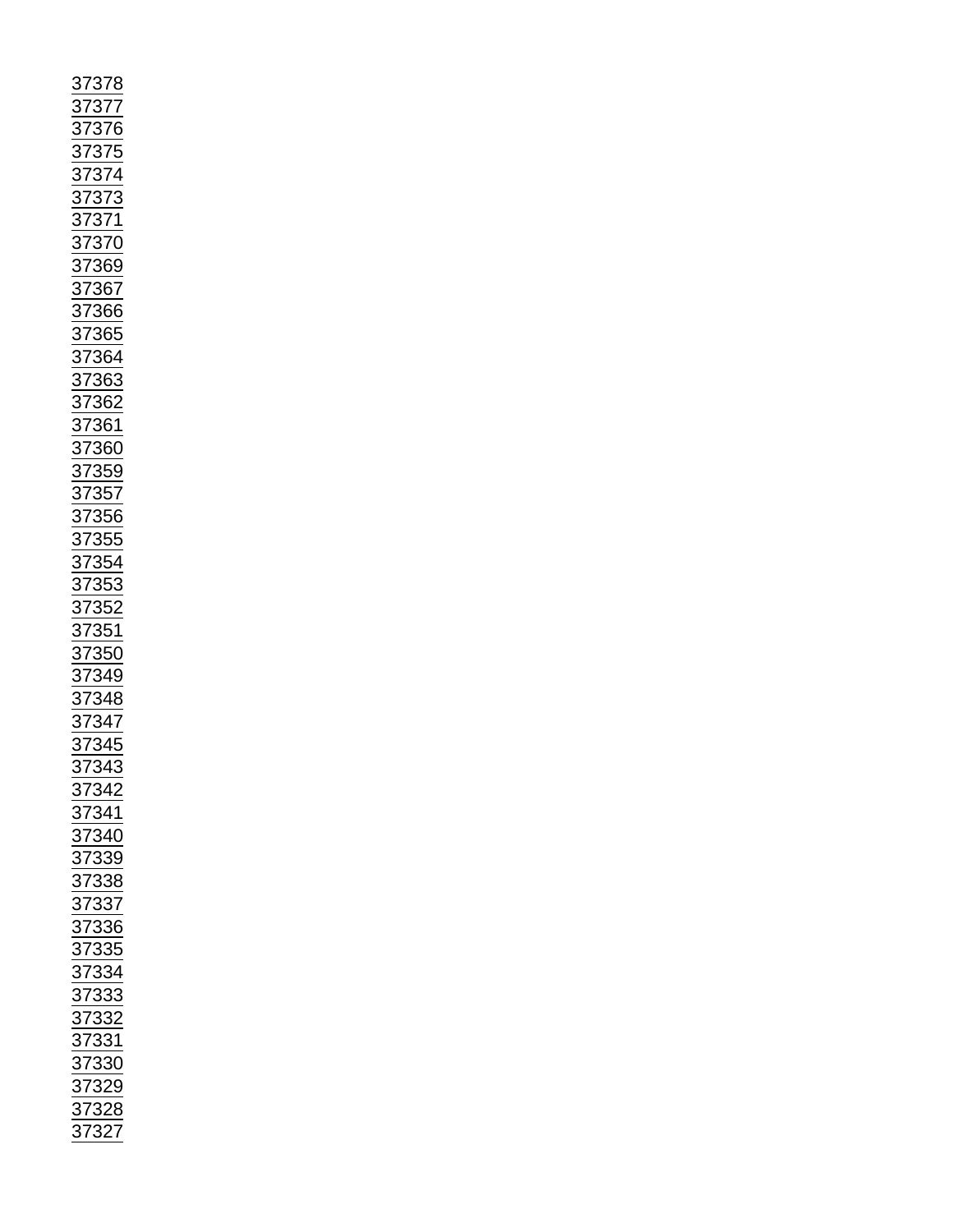| 37326<br>37325<br>373221<br>373221<br>373221<br>373221<br>373221<br>373221<br>373221<br>37318<br>37316<br>37316<br>37316<br>373110<br>37310<br>37310<br>37310<br>37300<br>37300<br>37300<br>37300<br>37300<br>37300<br>37300<br>37300<br>37300<br>37300<br>37300<br>37300<br>37300<br>37302<br>372244<br>372244<br>372244<br>372244<br> |  |
|-----------------------------------------------------------------------------------------------------------------------------------------------------------------------------------------------------------------------------------------------------------------------------------------------------------------------------------------|--|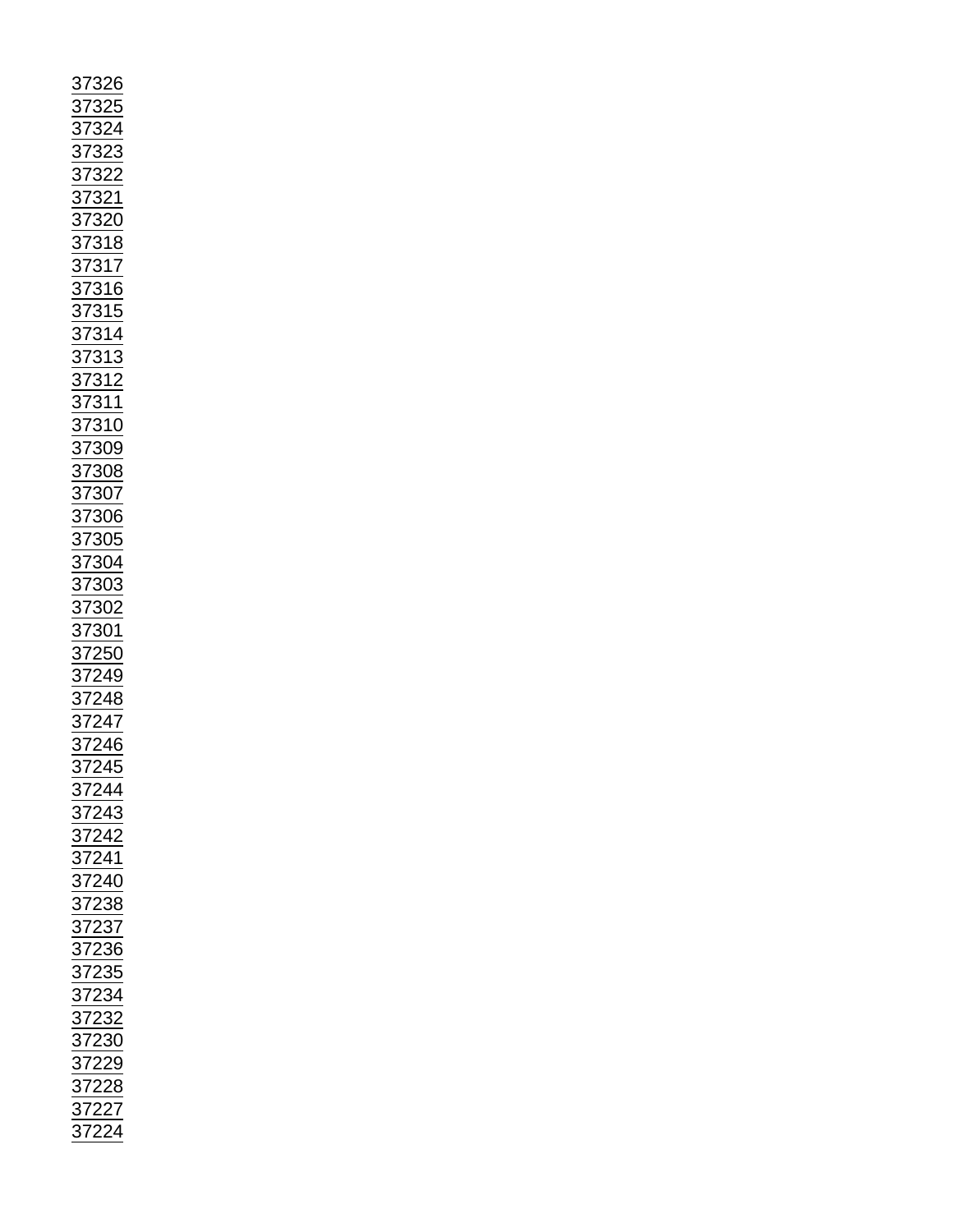| 37222<br>372219<br>372218<br>37218<br>37215<br>37214<br>37214<br>37212<br>37212<br>37200<br>37200<br>37200<br>37200<br>37200<br>37200<br>37200<br>37200<br>37200<br>37219<br>37210<br>37210<br>37200<br>37200<br>37200<br>37200<br>37200<br>37200<br>37200<br>37200<br>37200<br>37200<br>37200<br>37200<br>37200<br>37200<br>37200<br>3720 |  |  |  |
|--------------------------------------------------------------------------------------------------------------------------------------------------------------------------------------------------------------------------------------------------------------------------------------------------------------------------------------------|--|--|--|
|                                                                                                                                                                                                                                                                                                                                            |  |  |  |
|                                                                                                                                                                                                                                                                                                                                            |  |  |  |
|                                                                                                                                                                                                                                                                                                                                            |  |  |  |
|                                                                                                                                                                                                                                                                                                                                            |  |  |  |
|                                                                                                                                                                                                                                                                                                                                            |  |  |  |
|                                                                                                                                                                                                                                                                                                                                            |  |  |  |
|                                                                                                                                                                                                                                                                                                                                            |  |  |  |
|                                                                                                                                                                                                                                                                                                                                            |  |  |  |
|                                                                                                                                                                                                                                                                                                                                            |  |  |  |
|                                                                                                                                                                                                                                                                                                                                            |  |  |  |
|                                                                                                                                                                                                                                                                                                                                            |  |  |  |
|                                                                                                                                                                                                                                                                                                                                            |  |  |  |
|                                                                                                                                                                                                                                                                                                                                            |  |  |  |
|                                                                                                                                                                                                                                                                                                                                            |  |  |  |
|                                                                                                                                                                                                                                                                                                                                            |  |  |  |
|                                                                                                                                                                                                                                                                                                                                            |  |  |  |
|                                                                                                                                                                                                                                                                                                                                            |  |  |  |
|                                                                                                                                                                                                                                                                                                                                            |  |  |  |
|                                                                                                                                                                                                                                                                                                                                            |  |  |  |
|                                                                                                                                                                                                                                                                                                                                            |  |  |  |
|                                                                                                                                                                                                                                                                                                                                            |  |  |  |
|                                                                                                                                                                                                                                                                                                                                            |  |  |  |
|                                                                                                                                                                                                                                                                                                                                            |  |  |  |
|                                                                                                                                                                                                                                                                                                                                            |  |  |  |
|                                                                                                                                                                                                                                                                                                                                            |  |  |  |
|                                                                                                                                                                                                                                                                                                                                            |  |  |  |
| 37183<br>37181<br>37181<br>37179<br>37175<br>37175<br>37174<br>37174<br>37165<br>37165<br>37165<br>37165<br>37162<br>37162<br>37162                                                                                                                                                                                                        |  |  |  |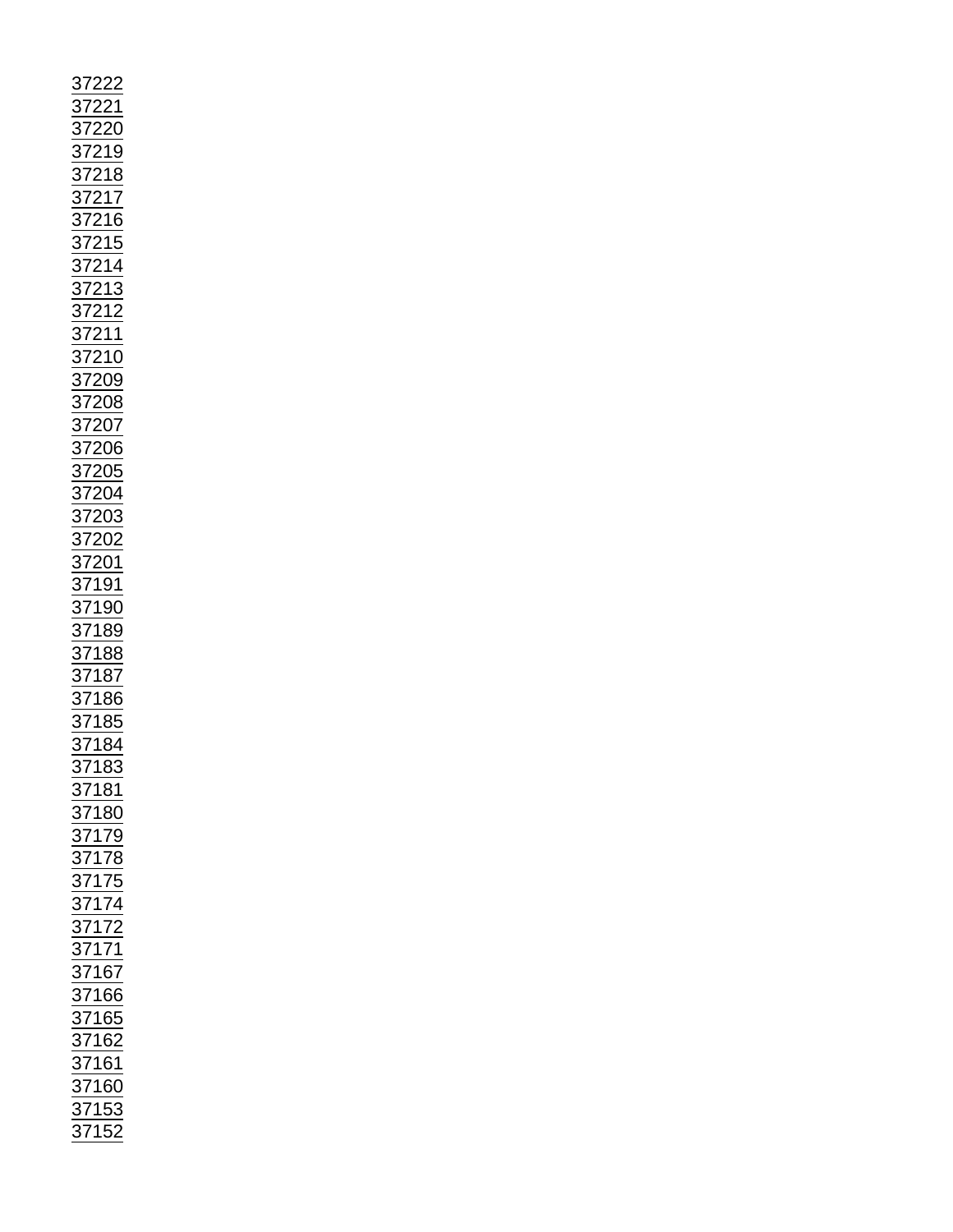| 37151<br>37150<br>37149<br>37148<br>371445<br>371442<br>371442<br>371442<br>371440<br>37136<br>37136<br>37133<br>37133<br>37132<br>37122<br>37122<br>37122<br>37122<br>37122<br>37122<br>37132<br>37132<br>37132<br>37132<br>37132<br>37122 |                   |
|---------------------------------------------------------------------------------------------------------------------------------------------------------------------------------------------------------------------------------------------|-------------------|
|                                                                                                                                                                                                                                             | $\frac{1}{27101}$ |
|                                                                                                                                                                                                                                             | 37098             |
|                                                                                                                                                                                                                                             |                   |
| 37097                                                                                                                                                                                                                                       |                   |
|                                                                                                                                                                                                                                             |                   |
| 37096                                                                                                                                                                                                                                       |                   |
|                                                                                                                                                                                                                                             |                   |
| <u>37095</u>                                                                                                                                                                                                                                |                   |
| <u>87091</u>                                                                                                                                                                                                                                |                   |
|                                                                                                                                                                                                                                             |                   |
|                                                                                                                                                                                                                                             |                   |
|                                                                                                                                                                                                                                             |                   |
| 37090<br>37089                                                                                                                                                                                                                              |                   |
|                                                                                                                                                                                                                                             |                   |
| 37088                                                                                                                                                                                                                                       |                   |
| $\frac{1}{37087}$                                                                                                                                                                                                                           |                   |
|                                                                                                                                                                                                                                             |                   |
| 37086                                                                                                                                                                                                                                       |                   |
| 37085                                                                                                                                                                                                                                       |                   |
|                                                                                                                                                                                                                                             |                   |
| $\frac{1}{37083}$                                                                                                                                                                                                                           |                   |
|                                                                                                                                                                                                                                             |                   |
| 37082                                                                                                                                                                                                                                       |                   |
| 37080                                                                                                                                                                                                                                       |                   |
| 37079                                                                                                                                                                                                                                       |                   |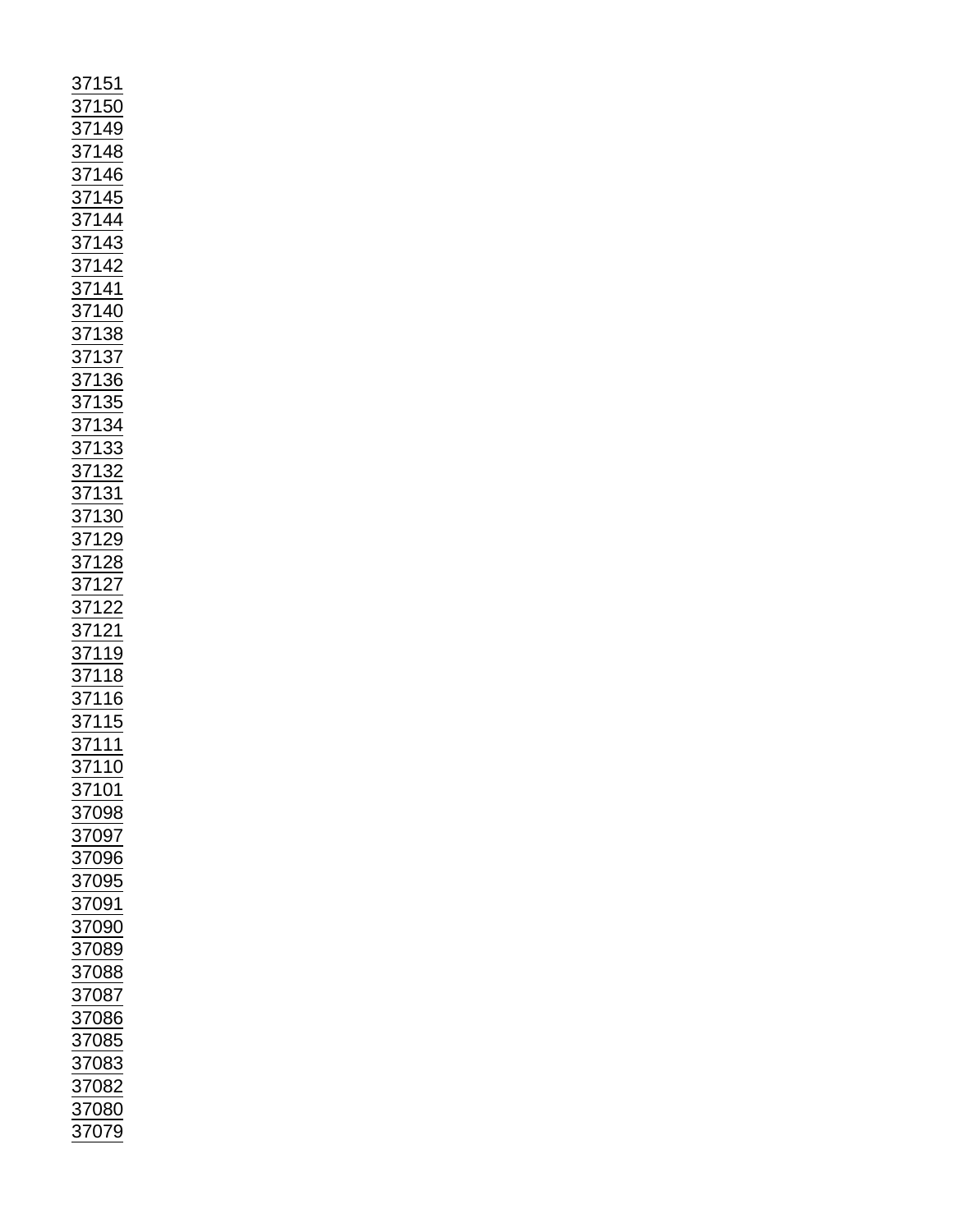| 07<br>$\overline{\mathbf{z}}$                                                                            |
|----------------------------------------------------------------------------------------------------------|
|                                                                                                          |
| $\frac{1}{2}707$                                                                                         |
|                                                                                                          |
|                                                                                                          |
|                                                                                                          |
|                                                                                                          |
|                                                                                                          |
|                                                                                                          |
|                                                                                                          |
| 3707<br>3707<br>3707<br>3707<br>3707                                                                     |
|                                                                                                          |
|                                                                                                          |
|                                                                                                          |
|                                                                                                          |
|                                                                                                          |
|                                                                                                          |
| 37073<br>37072<br>37071<br>37069<br>37069<br>37068                                                       |
|                                                                                                          |
|                                                                                                          |
|                                                                                                          |
|                                                                                                          |
|                                                                                                          |
|                                                                                                          |
|                                                                                                          |
|                                                                                                          |
|                                                                                                          |
|                                                                                                          |
|                                                                                                          |
|                                                                                                          |
|                                                                                                          |
|                                                                                                          |
|                                                                                                          |
|                                                                                                          |
| 37067<br>37066<br>37066<br>37063<br>37062<br>37062<br>37060<br>37058<br>37058<br>37058<br>37055<br>37056 |
|                                                                                                          |
|                                                                                                          |
|                                                                                                          |
|                                                                                                          |
|                                                                                                          |
| $\frac{1}{\frac{37052}{37051}}$                                                                          |
|                                                                                                          |
|                                                                                                          |
| $\frac{1}{37050}$<br>$\frac{1}{37049}$                                                                   |
|                                                                                                          |
| 37048<br>37047<br>37046                                                                                  |
|                                                                                                          |
|                                                                                                          |
|                                                                                                          |
| 37044                                                                                                    |
|                                                                                                          |
| <u>37043</u>                                                                                             |
|                                                                                                          |
| $\frac{37042}{ }$                                                                                        |
|                                                                                                          |
|                                                                                                          |
| $\frac{1}{37041}$<br>$\frac{37040}{27040}$                                                               |
| $\frac{37037}{37036}$ $\frac{37036}{37035}$                                                              |
|                                                                                                          |
|                                                                                                          |
|                                                                                                          |
|                                                                                                          |
| $\frac{2}{37034}$<br>$\frac{37033}{37033}$                                                               |
|                                                                                                          |
|                                                                                                          |
| $\frac{\frac{37032}{37032}}{\frac{37031}{122}}$                                                          |
|                                                                                                          |
|                                                                                                          |
|                                                                                                          |
| $\frac{2}{37030}$<br>$\frac{37029}{37029}$                                                               |
|                                                                                                          |
| 37028<br>37027                                                                                           |
|                                                                                                          |
|                                                                                                          |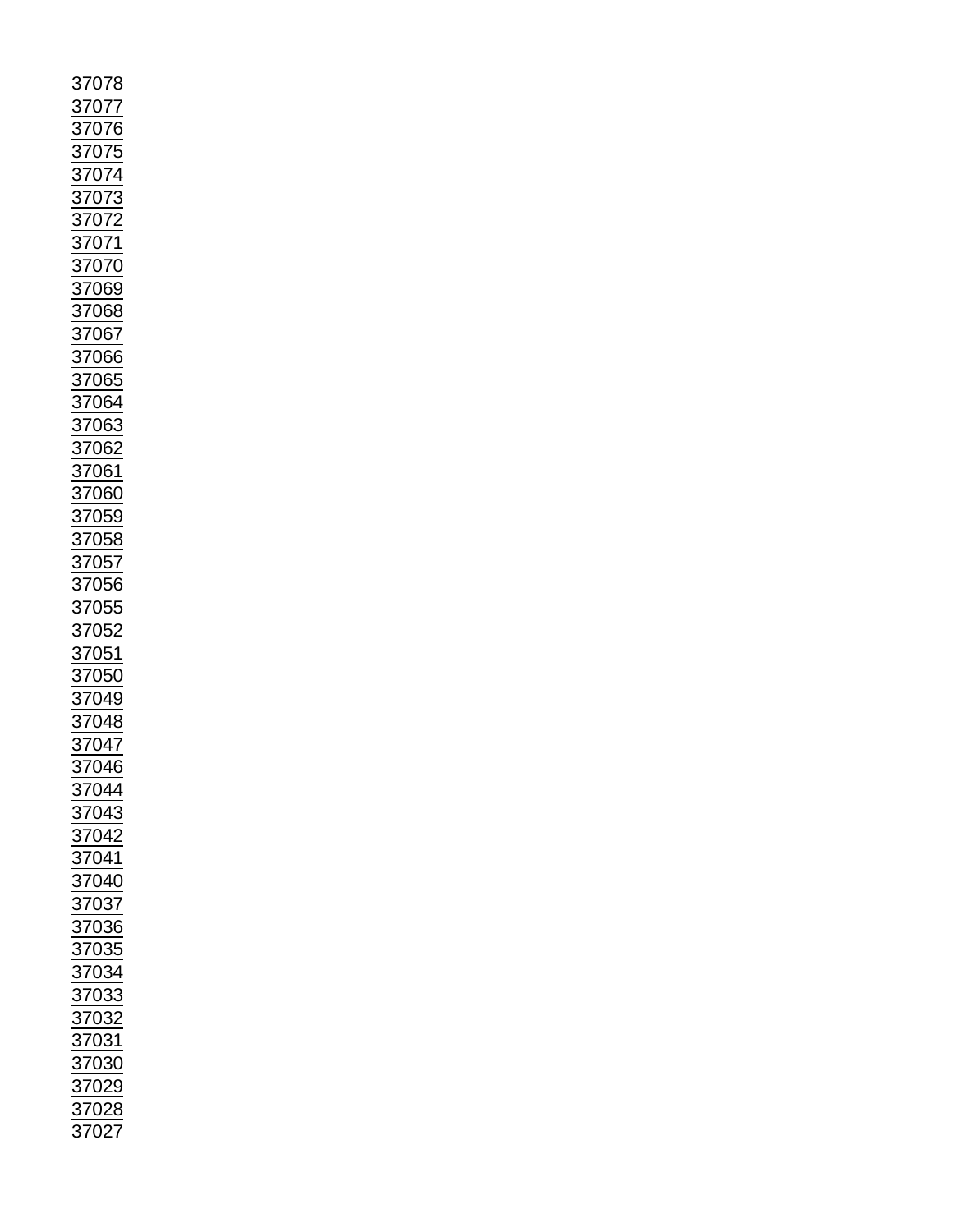| 37026          |
|----------------|
| 37025          |
| 37024          |
| 37023          |
| 37022          |
| 37020          |
| 37019          |
| 37018          |
| 37016          |
| 37015          |
| 37014          |
| 37013          |
| 37012          |
| 37011          |
| 37010          |
| QR Code vCard: |
|                |

Contact Address: 3815 West Saint Joseph Street Suite C-200 Lansing, MI 48917 Contact Phone: 517-485-9164 1-866-400-9164

Website URL: <http://www.elderlawofmi.org/index.html>

Contact Fax: 1-517-372-0792 Tags: [Wilson County](https://www.tals.org/taxonomy/term/158) [Williamson County](https://www.tals.org/taxonomy/term/157) [White County](https://www.tals.org/taxonomy/term/156) [Weakley County](https://www.tals.org/taxonomy/term/155)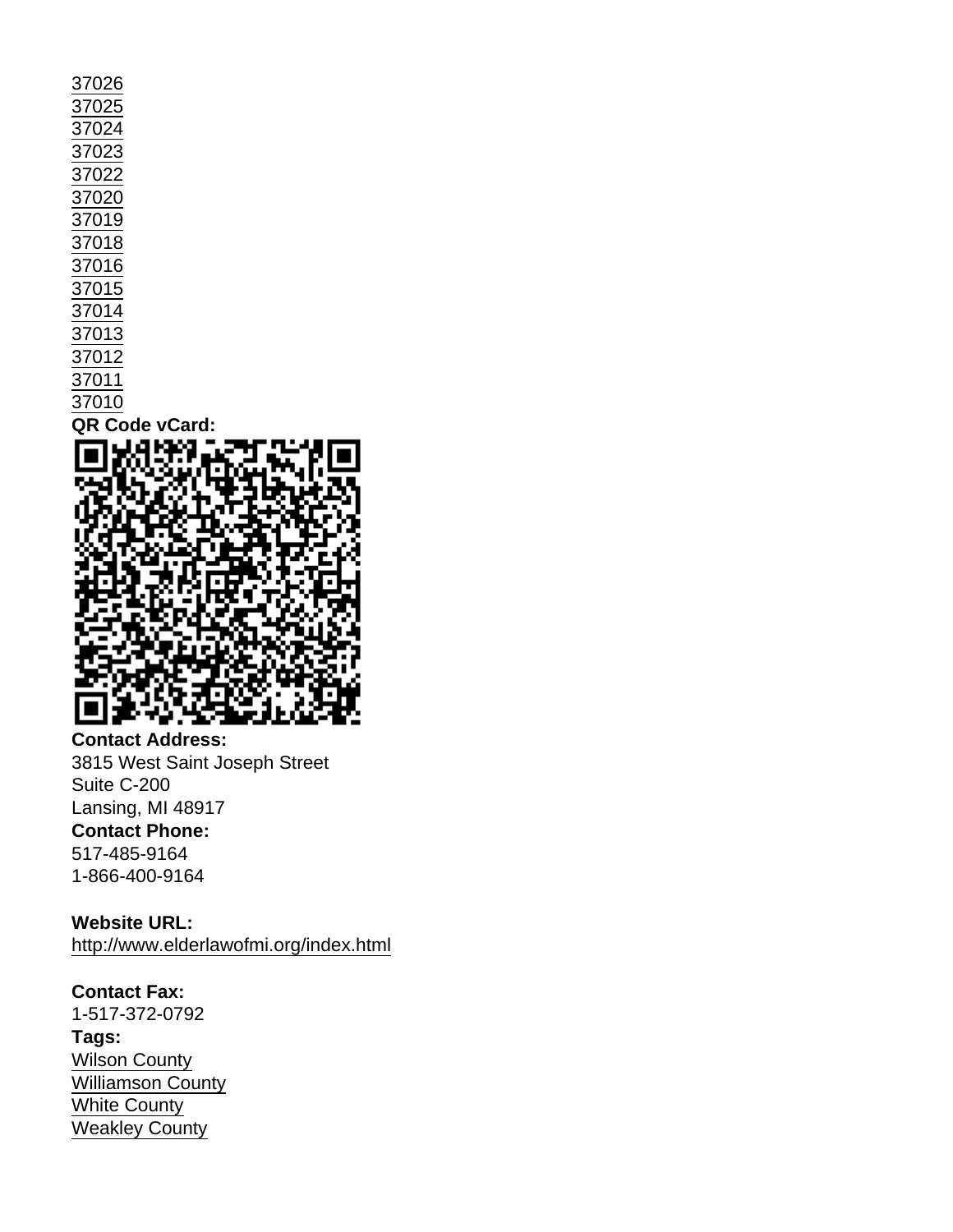[Wayne County](https://www.tals.org/taxonomy/term/154) [Washington County](https://www.tals.org/taxonomy/term/153) [Warren County](https://www.tals.org/taxonomy/term/152) [Van Buren County](https://www.tals.org/taxonomy/term/151) [Union County](https://www.tals.org/taxonomy/term/150) [Unicoi County](https://www.tals.org/taxonomy/term/149) [Trousdale County](https://www.tals.org/taxonomy/term/148) [Tipton County](https://www.tals.org/taxonomy/term/147) [Sumner County](https://www.tals.org/taxonomy/term/146) [Sullivan County](https://www.tals.org/taxonomy/term/145) **[Stewart County](https://www.tals.org/taxonomy/term/144)** [Smith County](https://www.tals.org/taxonomy/term/143) [Shelby County](https://www.tals.org/taxonomy/term/142) [Sevier County](https://www.tals.org/taxonomy/term/141) [Sequatchie County](https://www.tals.org/taxonomy/term/140) [Scott County](https://www.tals.org/taxonomy/term/139) [Rutherford County](https://www.tals.org/taxonomy/term/138) [Robertson County](https://www.tals.org/taxonomy/term/137) [Roane County](https://www.tals.org/taxonomy/term/136) [Rhea County](https://www.tals.org/taxonomy/term/135) [Putnam County](https://www.tals.org/taxonomy/term/134) [Polk County](https://www.tals.org/taxonomy/term/133) [Pickett County](https://www.tals.org/taxonomy/term/132) [Perry County](https://www.tals.org/taxonomy/term/131) [Overton County](https://www.tals.org/taxonomy/term/130) [Obion County](https://www.tals.org/taxonomy/term/129) [Morgan County](https://www.tals.org/taxonomy/term/128) [Moore County](https://www.tals.org/taxonomy/term/127) [Montgomery County](https://www.tals.org/taxonomy/term/126) [Monroe County](https://www.tals.org/taxonomy/term/125) [Meigs County](https://www.tals.org/taxonomy/term/124) [McNairy County](https://www.tals.org/taxonomy/term/123) [McMinn County](https://www.tals.org/taxonomy/term/122) [Maury County](https://www.tals.org/taxonomy/term/121) [Marshall County](https://www.tals.org/taxonomy/term/120) [Marion County](https://www.tals.org/taxonomy/term/119) [Madison County](https://www.tals.org/taxonomy/term/118) [Macon County](https://www.tals.org/taxonomy/term/117) [Loudon County](https://www.tals.org/taxonomy/term/116) [Lincoln County](https://www.tals.org/taxonomy/term/115) [Lewis County](https://www.tals.org/taxonomy/term/114) [Lawrence County](https://www.tals.org/taxonomy/term/113) [Lauderdale County](https://www.tals.org/taxonomy/term/112) [Lake County](https://www.tals.org/taxonomy/term/111) [Knox County](https://www.tals.org/taxonomy/term/110) [Johnson County](https://www.tals.org/taxonomy/term/109) [Jefferson County](https://www.tals.org/taxonomy/term/108)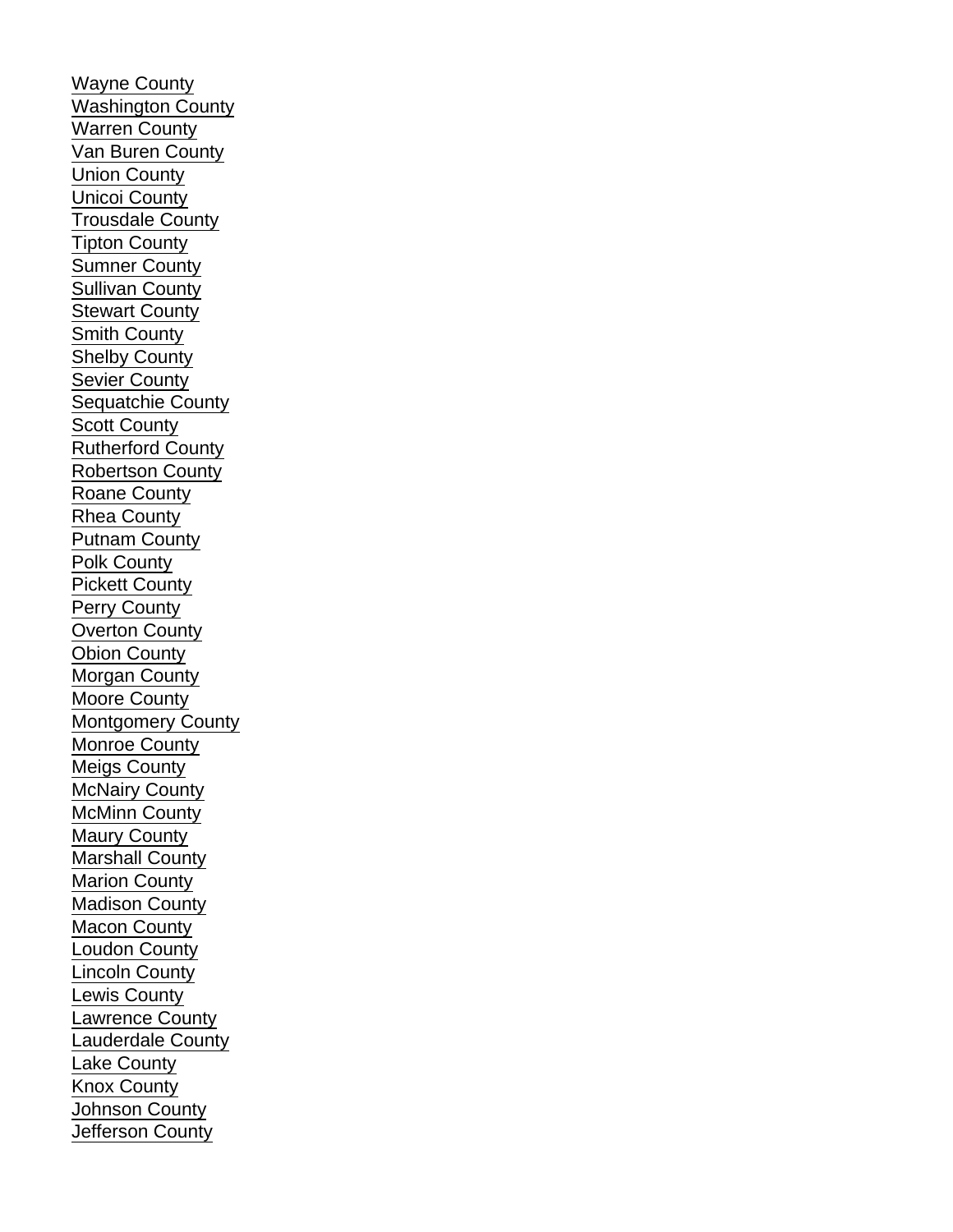[Jackson County](https://www.tals.org/taxonomy/term/107) [Humphreys County](https://www.tals.org/taxonomy/term/106) [Houston County](https://www.tals.org/taxonomy/term/105) [Hickman County](https://www.tals.org/taxonomy/term/104) [Henry County](https://www.tals.org/taxonomy/term/103) [Henderson County](https://www.tals.org/taxonomy/term/102) [Haywood County](https://www.tals.org/taxonomy/term/101) [Hawkins County](https://www.tals.org/taxonomy/term/100) [Hardin County](https://www.tals.org/taxonomy/term/99) [Hardeman County](https://www.tals.org/taxonomy/term/98) [Hancock County](https://www.tals.org/taxonomy/term/97) [Hamilton County](https://www.tals.org/taxonomy/term/96) [Hamblen County](https://www.tals.org/taxonomy/term/95) [Grundy County](https://www.tals.org/taxonomy/term/94) [Greene County](https://www.tals.org/taxonomy/term/93) [Grainger County](https://www.tals.org/taxonomy/term/92) [Giles County](https://www.tals.org/taxonomy/term/91) [Gibson County](https://www.tals.org/taxonomy/term/90) [Franklin County](https://www.tals.org/taxonomy/term/89) [Fentress County](https://www.tals.org/taxonomy/term/88) [Fayette County](https://www.tals.org/taxonomy/term/87) [Dyer County](https://www.tals.org/taxonomy/term/86) [Dickson County](https://www.tals.org/taxonomy/term/85) [DeKalb County](https://www.tals.org/taxonomy/term/84) [Decatur County](https://www.tals.org/taxonomy/term/83) [Davidson County](https://www.tals.org/taxonomy/term/82) [Cumberland County](https://www.tals.org/taxonomy/term/81) [Crockett County](https://www.tals.org/taxonomy/term/80) [Coffee County](https://www.tals.org/taxonomy/term/79) [Cocke County](https://www.tals.org/taxonomy/term/78) [Clay County](https://www.tals.org/taxonomy/term/77) [Claiborne County](https://www.tals.org/taxonomy/term/76) [Chester County](https://www.tals.org/taxonomy/term/75) [Cheatham County](https://www.tals.org/taxonomy/term/74) [Carter County](https://www.tals.org/taxonomy/term/73) [Carroll County](https://www.tals.org/taxonomy/term/72) [Cannon County](https://www.tals.org/taxonomy/term/71) [Campbell County](https://www.tals.org/taxonomy/term/70) [Bradley County](https://www.tals.org/taxonomy/term/69) [Blount County](https://www.tals.org/taxonomy/term/68) [Bledsoe County](https://www.tals.org/taxonomy/term/67) [Benton County](https://www.tals.org/taxonomy/term/66) [Bedford County](https://www.tals.org/taxonomy/term/65) [Anderson County](https://www.tals.org/taxonomy/term/64)

Printed:July 7, 2022 http://www.tals.org/node/372/mid-american-pension-rights